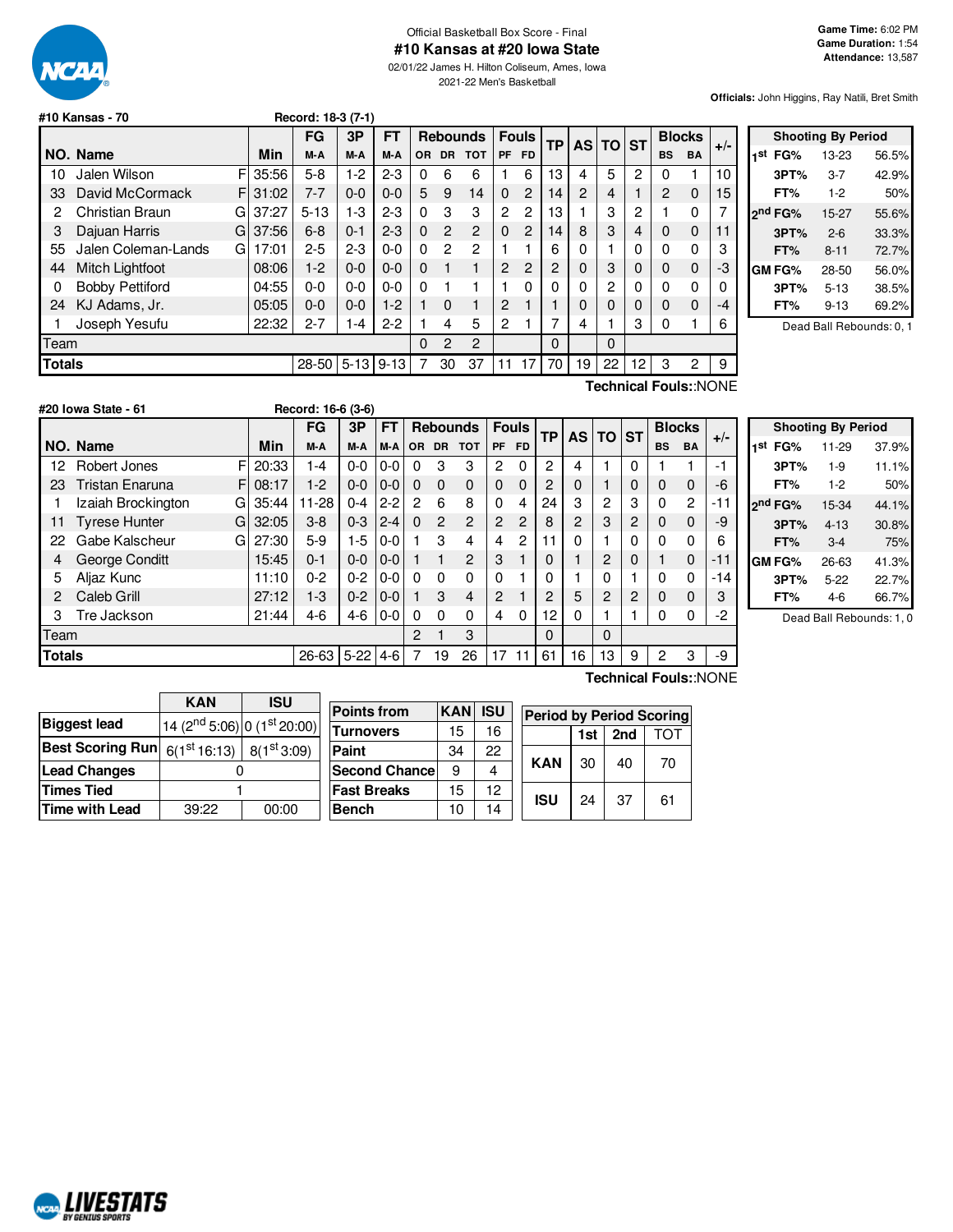

## Official Basketball Play by Play - First Half

**#10 Kansas at #20 Iowa State**

02/01/22 James H. Hilton Coliseum, Ames, Iowa 2021-22 Men's Basketball

**Officials:** John Higgins, Ray Natili, Bret Smith

#### **Period 1**

| <b>Quarter Starters:</b> |                                                                  |             |              |               |                                 |                                                               |
|--------------------------|------------------------------------------------------------------|-------------|--------------|---------------|---------------------------------|---------------------------------------------------------------|
| <b>ISU</b>               | 1 Brockington I                                                  | 11 Hunter T | 12 Jones R   |               | 22 Kalscheur G                  | 23 Enaruna T                                                  |
| <b>KAN</b>               | 2 Braun C                                                        | 3 Harris D  | 10 Wilson J  |               | 33 McCormack D                  | 55 Coleman-Lands J                                            |
| <b>Game Time</b>         | <b>ISU</b>                                                       |             | <b>Score</b> | <b>Diff</b>   |                                 | <b>KAN</b>                                                    |
| 20:00                    | 12 JONES R jumpball lost                                         |             |              |               | 33 MCCORMACK D jumpball won     |                                                               |
| 19:36                    |                                                                  |             | $0 - 2$      | $-2$          |                                 | 33 MCCORMACK D 2pt FG in the paint, jump shot made (2)        |
| 19:02                    | 23 ENARUNA T 2pt FG in the paint, jump shot missed               |             |              |               |                                 |                                                               |
| 19:00                    |                                                                  |             |              |               | 2 BRAUN C defensive rebound (1) |                                                               |
| 18:54                    |                                                                  |             |              |               |                                 | 10 WILSON J 3pt FG, jump shot missed                          |
| 18:51                    |                                                                  |             |              |               |                                 | 33 MCCORMACK D offensive rebound (1)                          |
| 18:45                    | 12 JONES R foul personal (1 - 1)                                 |             |              |               | 10 WILSON J foul drawn (1)      |                                                               |
| 18:37                    |                                                                  |             | 0-4          | -4            | shot made (4)                   | 33 MCCORMACK D 2pt FG second chance in the paint, jump        |
| 18:37                    |                                                                  |             |              |               | 10 WILSON J assist (1)          |                                                               |
| 18:20                    | 22 KALSCHEUR G 2pt FG in the paint, layup made (2)               |             | $2 - 4$      | $-2$          |                                 |                                                               |
| 18:20                    | 12 JONES R assist (1)                                            |             |              |               |                                 |                                                               |
| 18:03                    |                                                                  |             |              |               |                                 | 55 COLEMAN-LANDS J 2pt FG in the paint, layup missed          |
| 18:00                    | 1 BROCKINGTON I defensive rebound (1)                            |             |              |               |                                 |                                                               |
| 17:57                    | 22 KALSCHEUR G 2pt FG fast break in the paint, layup made<br>(4) |             | $4 - 4$      | 0             |                                 |                                                               |
| 17:57                    | 1 BROCKINGTON I assist (1)                                       |             |              |               |                                 |                                                               |
| 17:43                    |                                                                  |             | 4-7          | -3            |                                 | 2 BRAUN C 3pt FG, jump shot made (3)                          |
| 17:43                    |                                                                  |             |              |               | 10 WILSON J assist (2)          |                                                               |
| 17:26                    | 11 HUNTER T 2pt FG outside the paint, jump shot made (2)         |             | $6 - 7$      | -1            |                                 |                                                               |
| 17:26                    | 12 JONES R assist (2)                                            |             |              |               |                                 |                                                               |
| 17:04                    | 22 KALSCHEUR G foul personal (1 - 2)                             |             |              |               |                                 | 55 COLEMAN-LANDS J foul drawn (1)                             |
| 17:04                    | 23 ENARUNA T substitution out                                    |             |              |               |                                 |                                                               |
| 17:04                    | 5 KUNC A substitution in                                         |             |              |               |                                 |                                                               |
| 17:04                    | 12 JONES R substitution out                                      |             |              |               |                                 |                                                               |
| 17:04                    | 4 CONDITT G substitution in                                      |             |              |               |                                 |                                                               |
| 16:59                    |                                                                  |             | $6 - 10$     | $-4$          |                                 | 55 COLEMAN-LANDS J 3pt FG, jump shot made (3)                 |
| 16:59                    |                                                                  |             |              |               | 10 WILSON J assist (3)          |                                                               |
| 16:47                    | 11 HUNTER T turnover bad pass (1)                                |             |              |               | 10 WILSON J steal (1)           |                                                               |
| 16:31                    |                                                                  |             |              |               | missed                          | 10 WILSON J 2pt FG from turnover outside the paint, jump shot |
| 16:29                    | 11 HUNTER T defensive rebound (1)                                |             |              |               |                                 |                                                               |
| 16:21                    | 1 BROCKINGTON I 3pt FG, jump shot missed                         |             |              |               |                                 |                                                               |
| 16:18                    |                                                                  |             |              |               |                                 | 55 COLEMAN-LANDS J defensive rebound (1)                      |
| 16:13                    |                                                                  |             | $6 - 13$     | $-7$          |                                 | 55 COLEMAN-LANDS J 3pt FG fast break, jump shot made (6)      |
| 16:11                    | Timeout 30 Sec                                                   |             |              |               |                                 |                                                               |
| 16:11                    |                                                                  |             |              | Timeout media |                                 |                                                               |
| 16:11                    |                                                                  |             |              |               |                                 | 33 MCCORMACK D substitution out                               |
| 16:11                    |                                                                  |             |              |               | 44 LIGHTFOOT M substitution in  |                                                               |
| 15:43                    | 11 HUNTER T turnover lost ball (2)                               |             |              |               | 3 HARRIS D steal (1)            |                                                               |
| 15:21                    | 4 CONDITT G foul personal (1 - 3)                                |             |              |               | 10 WILSON J foul drawn (2)      |                                                               |
| 15:21                    | 4 CONDITT G substitution out                                     |             |              |               |                                 |                                                               |
| 15:21                    | 11 HUNTER T substitution out                                     |             |              |               |                                 |                                                               |
| 15:21                    | 22 KALSCHEUR G substitution out                                  |             |              |               |                                 |                                                               |

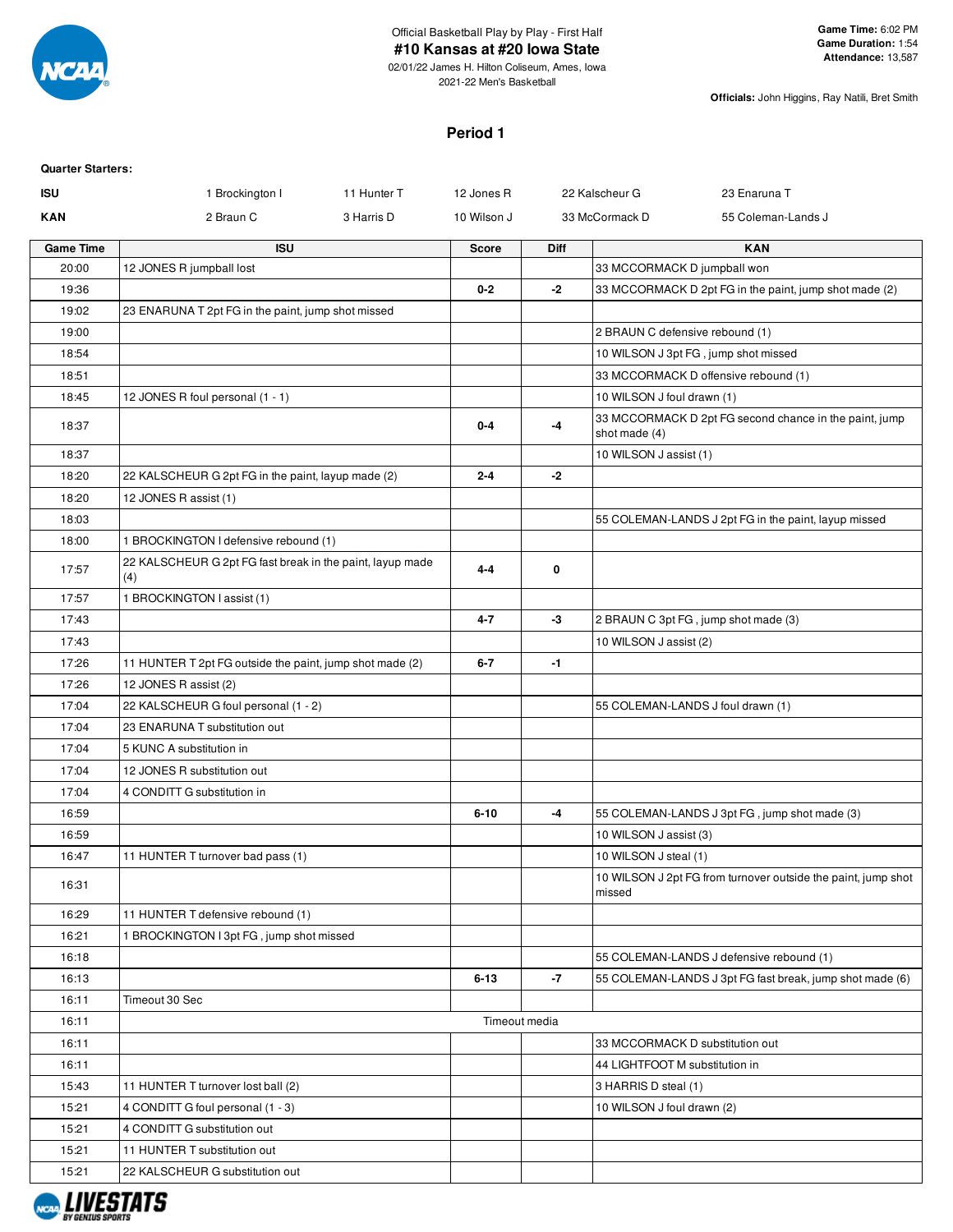

02/01/22 James H. Hilton Coliseum, Ames, Iowa 2021-22 Men's Basketball

| <b>Game Time</b> | <b>ISU</b>                                                                  | <b>Score</b> | <b>Diff</b> | <b>KAN</b>                                      |
|------------------|-----------------------------------------------------------------------------|--------------|-------------|-------------------------------------------------|
| 15:21            | 2 GRILL C substitution in                                                   |              |             |                                                 |
| 15:21            | 3 JACKSON T substitution in                                                 |              |             |                                                 |
| 15:21            | 12 JONES R substitution in                                                  |              |             |                                                 |
| 15:14            | 5 KUNC A steal (1)                                                          |              |             | 10 WILSON J turnover lost ball (1)              |
| 15:02            | 1 BROCKINGTON I 2pt FG from turnover outside the paint, jump<br>shot missed |              |             |                                                 |
| 14:58            |                                                                             |              |             | 10 WILSON J defensive rebound (1)               |
| 14:29            |                                                                             |              |             | 55 COLEMAN-LANDS J 3pt FG, jump shot missed     |
| 14:29            | 1 BROCKINGTON I defensive rebound (2)                                       |              |             |                                                 |
| 14:29            | 1 BROCKINGTON I foul drawn (1)                                              |              |             | 2 BRAUN C foul personal (1 - 1)                 |
| 14:29            |                                                                             |              |             | 2 BRAUN C substitution out                      |
| 14:29            |                                                                             |              |             | 44 LIGHTFOOT M substitution out                 |
| 14:29            |                                                                             |              |             | 0 PETTIFORD B substitution in                   |
| 14:29            |                                                                             |              |             | 33 MCCORMACK D substitution in                  |
| 14:10            | 12 JONES R 2pt FG outside the paint, jump shot missed                       |              |             |                                                 |
| 14:07            |                                                                             |              |             | 33 MCCORMACK D defensive rebound (2)            |
| 14:00            | 12 JONES R foul personal (2 - 4)                                            |              |             | 33 MCCORMACK D foul drawn (1)                   |
| 14:00            | 12 JONES R substitution out                                                 |              |             |                                                 |
| 14:00            | 4 CONDITT G substitution in                                                 |              |             |                                                 |
| 13:59            |                                                                             |              |             | 0 PETTIFORD B turnover out of bounds (1)        |
| 13:52            | 5 KUNC A foul drawn (1)                                                     |              |             | 10 WILSON J foul personal (1 - 2)               |
| 13:52            | 1 BROCKINGTON I substitution out                                            |              |             |                                                 |
| 13:52            | 11 HUNTER T substitution in                                                 |              |             |                                                 |
| 13:42            | 11 HUNTER T 2pt FG from turnover outside the paint, jump shot<br>missed     |              |             |                                                 |
| 13:39            |                                                                             |              |             | 55 COLEMAN-LANDS J defensive rebound (2)        |
| 13:34            | 4 CONDITT G foul drawn (1)                                                  |              |             | 55 COLEMAN-LANDS J foul offensive (1 - 3)       |
| 13:34            |                                                                             |              |             | 55 COLEMAN-LANDS J turnover offensive (1)       |
| 13:34            |                                                                             |              |             | 3 HARRIS D substitution out                     |
| 13:34            |                                                                             |              |             | 55 COLEMAN-LANDS J substitution out             |
| 13:34            |                                                                             |              |             | 2 BRAUN C substitution in                       |
| 13:34            |                                                                             |              |             | 24 ADAMS, JR. K substitution in                 |
| 13:34            | 5 KUNC A substitution out                                                   |              |             |                                                 |
| 13:34            | 22 KALSCHEUR G substitution in                                              |              |             |                                                 |
| 13:17            | 22 KALSCHEUR G 3pt FG from turnover, jump shot missed                       |              |             |                                                 |
| 13:13            |                                                                             |              |             | 33 MCCORMACK D defensive rebound (3)            |
| 13:06            | 2 GRILL C foul drawn (1)                                                    |              |             | 0 PETTIFORD B foul offensive (1 - 4)            |
| 13:06            |                                                                             |              |             | 0 PETTIFORD B turnover offensive (2)            |
| 13:06            |                                                                             |              |             | 0 PETTIFORD B substitution out                  |
| 13:06            |                                                                             |              |             | 3 HARRIS D substitution in                      |
| 12:54            | 11 HUNTER T foul drawn (1)                                                  |              |             | 24 ADAMS, JR. K foul shooting (1 - 5)           |
| 12:54            | 11 HUNTER T free throw 1 - 2 missed                                         |              |             |                                                 |
| 12:54            | offensive dead ball rebound (1)                                             |              |             |                                                 |
| 12:54            | 11 HUNTER T free throw 2 - 2 made (3)                                       | $7 - 13$     | -6          |                                                 |
| 12:27            |                                                                             |              |             | 10 WILSON J turnover bad pass (2)               |
| 12:27            |                                                                             |              |             | 10 WILSON J substitution out                    |
| 12:27            |                                                                             |              |             | 1 YESUFU J substitution in                      |
| 12:14            | 3 JACKSON T 3pt FG from turnover, jump shot made (3)                        | $10-13$      | -3          |                                                 |
| 12:14            | 2 GRILL C assist (1)                                                        |              |             |                                                 |
| 11:57            |                                                                             |              |             | 2 BRAUN C 2pt FG in the paint, jump shot missed |

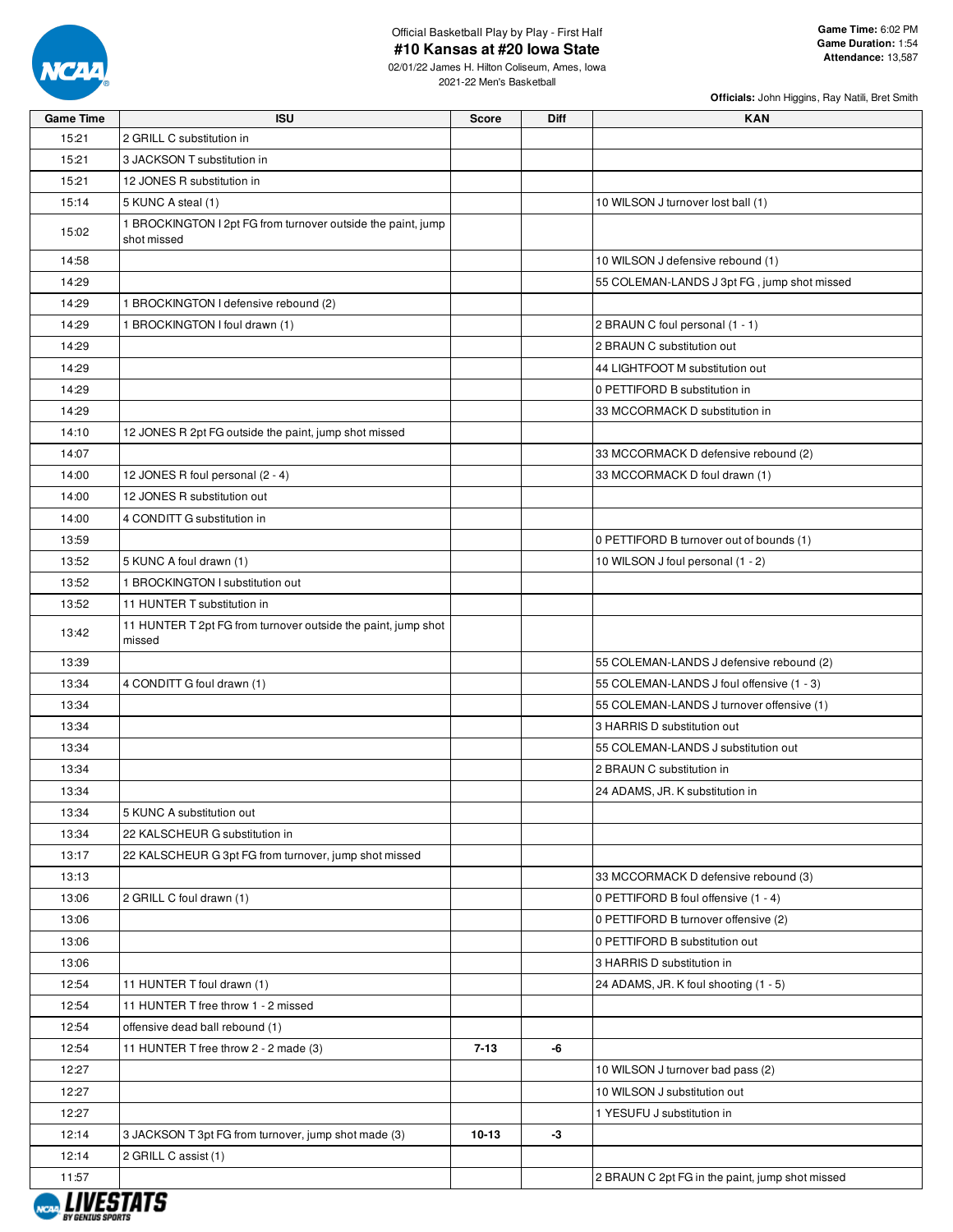

02/01/22 James H. Hilton Coliseum, Ames, Iowa 2021-22 Men's Basketball

| <b>Game Time</b> | <b>ISU</b>                                                                       | <b>Score</b> | <b>Diff</b>   | <b>KAN</b>                                                   |
|------------------|----------------------------------------------------------------------------------|--------------|---------------|--------------------------------------------------------------|
| 11:53            |                                                                                  |              |               | 33 MCCORMACK D offensive rebound (4)                         |
| 11:53            | 11 HUNTER T steal (1)                                                            |              |               | 33 MCCORMACK D turnover lost ball (1)                        |
| 11:48            | 2 GRILL C 3pt FG from turnover, jump shot missed                                 |              |               |                                                              |
| 11:45            |                                                                                  |              |               | 33 MCCORMACK D defensive rebound (5)                         |
| 11:27            |                                                                                  |              |               | 2 BRAUN C 3pt FG, jump shot missed                           |
| 11:24            | 22 KALSCHEUR G defensive rebound (1)                                             |              |               |                                                              |
| 11:23            | 22 KALSCHEUR G turnover bad pass (1)                                             |              |               | 2 BRAUN C steal (1)                                          |
| 11:14            | 22 KALSCHEUR G foul personal (2 - 5)                                             |              |               | 33 MCCORMACK D foul drawn (2)                                |
| 11:14            |                                                                                  |              | Timeout media |                                                              |
| 11:14            | 2 GRILL C substitution out                                                       |              |               |                                                              |
| 11:14            | 22 KALSCHEUR G substitution out                                                  |              |               |                                                              |
| 11:14            | 1 BROCKINGTON I substitution in                                                  |              |               |                                                              |
| 11:14            | 5 KUNC A substitution in                                                         |              |               |                                                              |
| 11:14            |                                                                                  |              |               | 24 ADAMS, JR. K substitution out                             |
| 11:14            |                                                                                  |              |               | 10 WILSON J substitution in                                  |
| 11:07            |                                                                                  | $10 - 15$    | -5            | 3 HARRIS D 2pt FG from turnover in the paint, jump shot made |
|                  |                                                                                  |              |               | (2)                                                          |
| 10:51            | 1 BROCKINGTON I 2pt FG in the paint, layup blocked                               |              |               |                                                              |
| 10:51            |                                                                                  |              |               | 33 MCCORMACK D block (1)                                     |
| 10:47            |                                                                                  |              |               | 1 YESUFU J defensive rebound (1)                             |
| 10:45            |                                                                                  | $10 - 17$    | -7            | 3 HARRIS D 2pt FG fast break in the paint, layup made (4)    |
| 10:45            |                                                                                  |              |               | 1 YESUFU J assist (1)                                        |
| 10:29            | 5 KUNC A 3pt FG, jump shot missed                                                |              |               |                                                              |
| 10:26            |                                                                                  |              |               | 33 MCCORMACK D defensive rebound (6)                         |
| 10:08            |                                                                                  |              |               | 1 YESUFU J 3pt FG, jump shot missed                          |
| 10:06            |                                                                                  |              |               | 33 MCCORMACK D offensive rebound (7)                         |
| 09:45            |                                                                                  | $10 - 19$    | -9            | 2 BRAUN C 2pt FG second chance in the paint, layup made (5)  |
| 09:34            | 1 BROCKINGTON I 2pt FG outside the paint, jump shot made<br>(2)                  | $12 - 19$    | -7            |                                                              |
| 09:34            | 4 CONDITT G assist (1)                                                           |              |               |                                                              |
| 09:12            |                                                                                  |              |               | 2 BRAUN C 2pt FG in the paint, jump shot missed              |
| 09:10            | 4 CONDITT G defensive rebound (1)                                                |              |               |                                                              |
| 08:50            | 1 BROCKINGTON I turnover lost ball (1)                                           |              |               | 1 YESUFU J steal (1)                                         |
| 08:50            | 3 JACKSON T substitution out                                                     |              |               |                                                              |
| 08:50            | 4 CONDITT G substitution out                                                     |              |               |                                                              |
| 08:50            | 2 GRILL C substitution in                                                        |              |               |                                                              |
| 08:50            | 12 JONES R substitution in                                                       |              |               |                                                              |
| 08:50            |                                                                                  |              |               | 1 YESUFU J substitution out                                  |
| 08:50            |                                                                                  |              |               | 33 MCCORMACK D substitution out                              |
| 08:50            |                                                                                  |              |               | 44 LIGHTFOOT M substitution in                               |
| 08:50            |                                                                                  |              |               | 55 COLEMAN-LANDS J substitution in                           |
| 08:40            |                                                                                  |              |               | 3 HARRIS D turnover (1)                                      |
| 08:33            | 1 BROCKINGTON I 2pt FG from turnover outside the paint, jump<br>shot missed      |              |               |                                                              |
| 08:30            | 1 BROCKINGTON I offensive rebound (3)                                            |              |               |                                                              |
| 08:29            | 1 BROCKINGTON I 2pt FG from turnover second chance in the<br>paint, dunk, missed |              |               |                                                              |
| 08:28            |                                                                                  |              |               | defensive rebound (13)                                       |
| 08:11            |                                                                                  |              |               | 10 WILSON J turnover lost ball (3)                           |
| 08:11            | 5 KUNC A substitution out                                                        |              |               |                                                              |

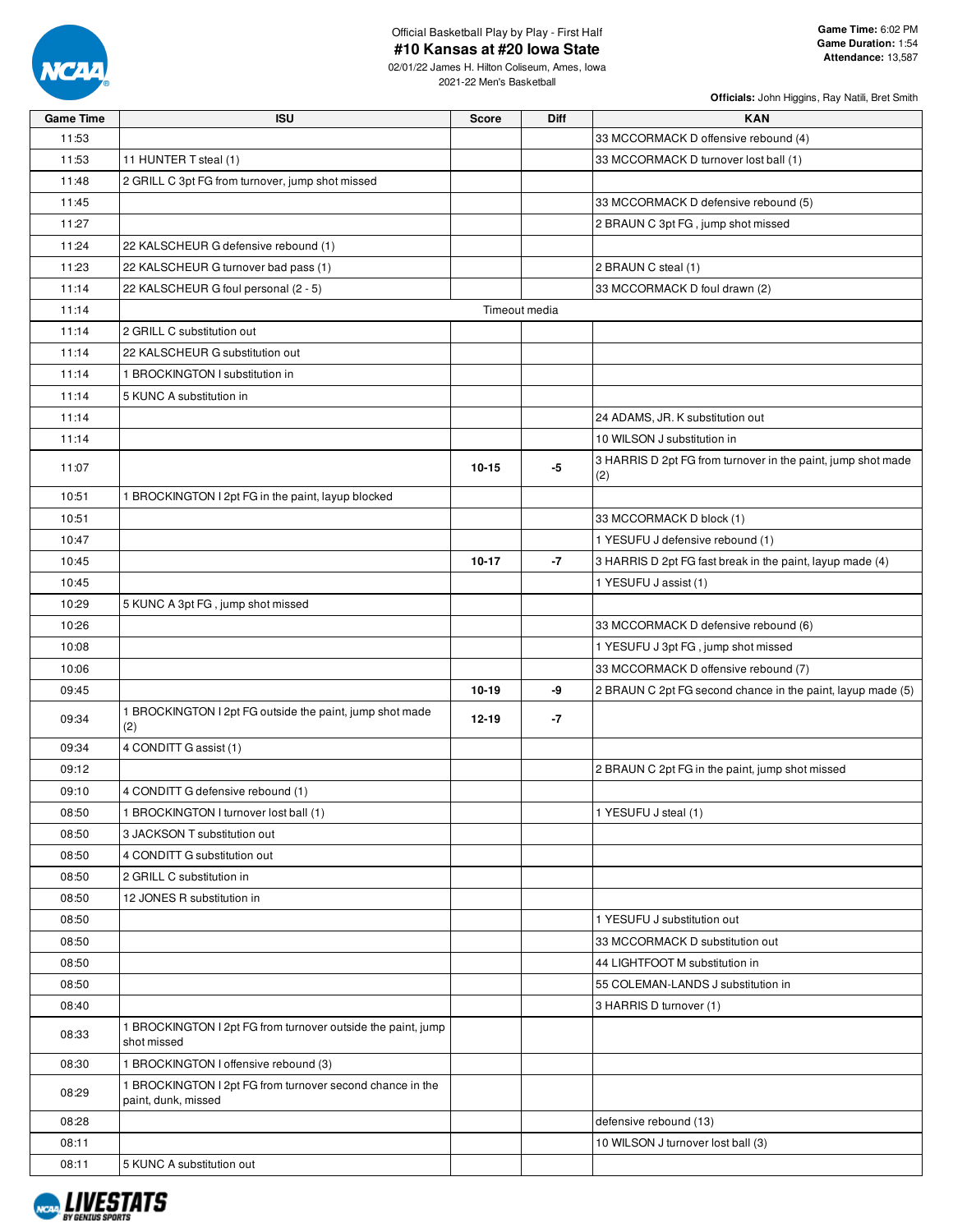

02/01/22 James H. Hilton Coliseum, Ames, Iowa 2021-22 Men's Basketball

| <b>Game Time</b> | <b>ISU</b>                                                                   | <b>Score</b> | <b>Diff</b>   | <b>KAN</b>                                                                   |
|------------------|------------------------------------------------------------------------------|--------------|---------------|------------------------------------------------------------------------------|
| 08:11            | 23 ENARUNA T substitution in                                                 |              |               |                                                                              |
| 07:54            | 11 HUNTER T 3pt FG from turnover, jump shot missed                           |              |               |                                                                              |
| 07:50            |                                                                              |              |               | 10 WILSON J defensive rebound (2)                                            |
| 07:29            | 11 HUNTER T steal (2)                                                        |              |               | 44 LIGHTFOOT M turnover lost ball (1)                                        |
| 07:24            | 23 ENARUNA T 2pt FG fast break from turnover in the paint,<br>layup made (2) | 14-19        | -5            |                                                                              |
| 07:24            | 2 GRILL C assist (2)                                                         |              |               |                                                                              |
| 06:56            |                                                                              |              |               | 44 LIGHTFOOT M 2pt FG outside the paint, jump shot missed                    |
| 06:54            | 2 GRILL C defensive rebound (1)                                              |              |               |                                                                              |
| 06:48            | 23 ENARUNA T turnover lost ball (1)                                          |              |               | 10 WILSON J steal (2)                                                        |
| 06:40            | 2 GRILL C foul personal (1 - 6)                                              |              |               | 44 LIGHTFOOT M foul drawn (1)                                                |
| 06:40            |                                                                              |              | Timeout media |                                                                              |
| 06:40            | 12 JONES R substitution out                                                  |              |               |                                                                              |
| 06:40            | 4 CONDITT G substitution in                                                  |              |               |                                                                              |
| 06:40            |                                                                              |              |               | 10 WILSON J substitution out                                                 |
| 06:40            |                                                                              |              |               | 44 LIGHTFOOT M substitution out                                              |
| 06:40            |                                                                              |              |               | 24 ADAMS, JR. K substitution in                                              |
| 06:40            |                                                                              |              |               | 33 MCCORMACK D substitution in                                               |
| 06:18            |                                                                              | $14 - 21$    | $-7$          | 33 MCCORMACK D 2pt FG from turnover outside the paint,<br>jump shot made (6) |
| 06:18            |                                                                              |              |               | 3 HARRIS D assist (1)                                                        |
| 06:02            | 4 CONDITT G turnover lost ball (1)                                           |              |               | 3 HARRIS D steal (2)                                                         |
| 05:57            |                                                                              | 14-23        | -9            | 3 HARRIS D 2pt FG fast break from turnover in the paint, layup<br>made $(6)$ |
| 05:34            | 2 GRILL C turnover bad pass (1)                                              |              |               | 33 MCCORMACK D steal (1)                                                     |
| 05:27            |                                                                              |              |               | 2 BRAUN C 2pt FG from turnover in the paint, jump shot missed                |
| 05:27            |                                                                              |              |               | 24 ADAMS, JR. K offensive rebound (1)                                        |
| 05:27            | 11 HUNTER T foul shooting (1 - 7)                                            |              |               | 24 ADAMS, JR. K foul drawn (1)                                               |
| 05:27            |                                                                              | 14-24        | $-10$         | 24 ADAMS, JR. K free throw 1 - 2 made (1)                                    |
| 05:27            | 4 CONDITT G substitution out                                                 |              |               |                                                                              |
| 05:27            | 23 ENARUNA T substitution out                                                |              |               |                                                                              |
| 05:27            | 12 JONES R substitution in                                                   |              |               |                                                                              |
| 05:27            | 22 KALSCHEUR G substitution in                                               |              |               |                                                                              |
| 05:27            |                                                                              |              |               | 24 ADAMS, JR. K free throw 2 - 2 missed                                      |
| 05:26            | 1 BROCKINGTON I defensive rebound (4)                                        |              |               |                                                                              |
| 05:15            | 22 KALSCHEUR G foul drawn (1)                                                |              |               | 24 ADAMS, JR. K foul personal (2 - 6)                                        |
| 05:04            | 1 BROCKINGTON I 2pt FG outside the paint, jump shot made<br>(4)              | 16-24        | -8            |                                                                              |
| 05:04            | 12 JONES R assist (3)                                                        |              |               |                                                                              |
| 04:47            |                                                                              |              |               | 33 MCCORMACK D turnover bad pass (2)                                         |
| 04:47            |                                                                              |              |               | 24 ADAMS, JR. K substitution out                                             |
| 04:47            |                                                                              |              |               | 10 WILSON J substitution in                                                  |
| 04:33            | 2 GRILL C 3pt FG from turnover, jump shot missed                             |              |               |                                                                              |
| 04:30            |                                                                              |              |               | defensive rebound (16)                                                       |
| 04:12            | 1 BROCKINGTON I steal (1)                                                    |              |               | 2 BRAUN C turnover lost ball (1)                                             |
| 04:08            | 2 GRILL C 2pt FG fast break from turnover in the paint, dunk,<br>made $(2)$  | 18-24        | -6            |                                                                              |
| 04:08            | 1 BROCKINGTON I assist (2)                                                   |              |               |                                                                              |
| 03:47            |                                                                              |              |               | 33 MCCORMACK D turnover bad pass (3)                                         |
| 03:47            |                                                                              |              | Timeout media |                                                                              |
| 03:47            | 12 JONES R substitution out                                                  |              |               |                                                                              |
|                  |                                                                              |              |               |                                                                              |

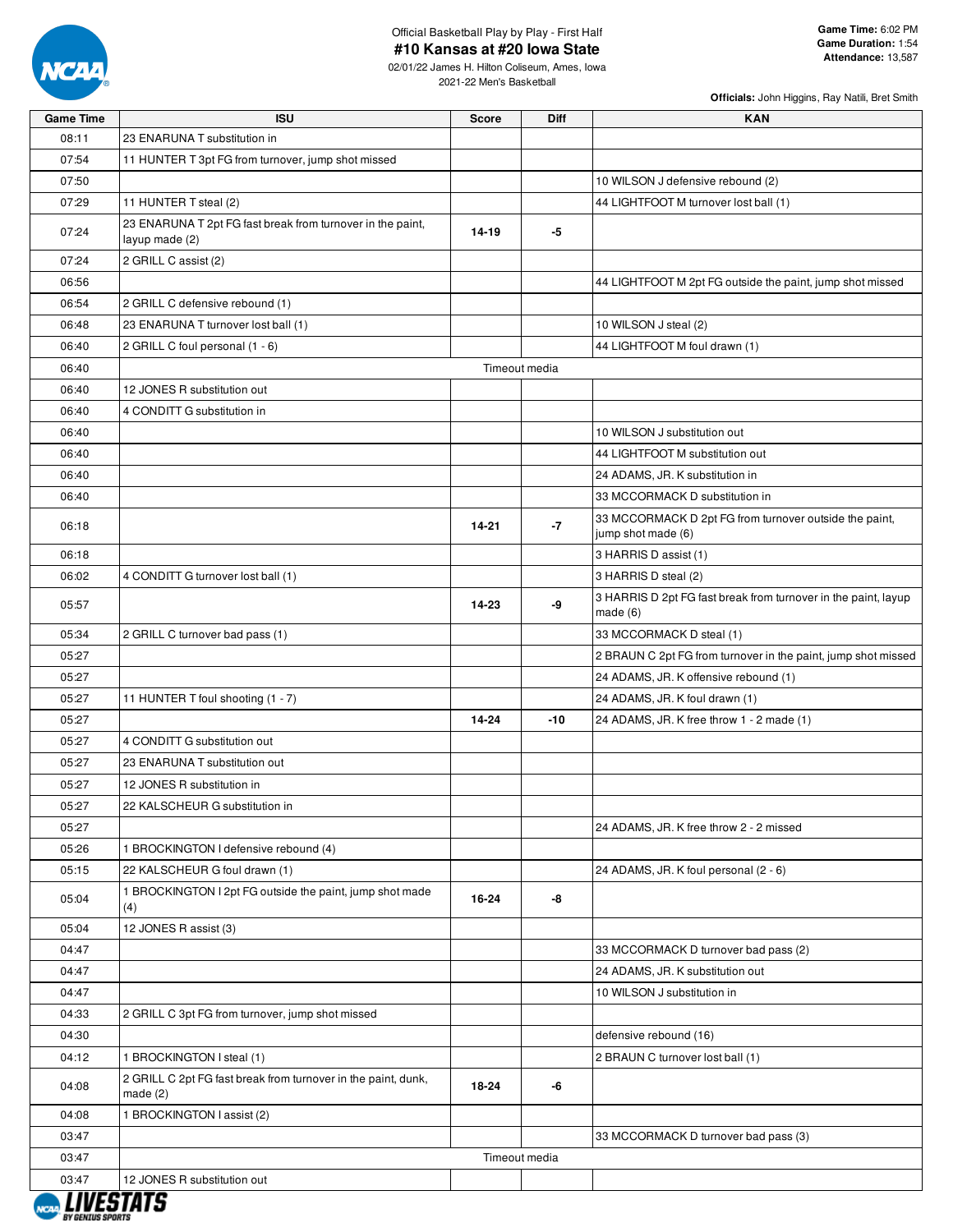

02/01/22 James H. Hilton Coliseum, Ames, Iowa 2021-22 Men's Basketball

| 03:47<br>5 KUNC A substitution in<br>03:47<br>33 MCCORMACK D substitution out<br>03:47<br>55 COLEMAN-LANDS J substitution out<br>03:47<br>0 PETTIFORD B substitution in<br>03:47<br>44 LIGHTFOOT M substitution in<br>1 BROCKINGTON I 2pt FG from turnover outside the paint, jump<br>20-24<br>03:37<br>-4<br>shot made (6)<br>03:37<br>5 KUNC A assist (1)<br>1 BROCKINGTON I steal (2)<br>44 LIGHTFOOT M turnover bad pass (2)<br>03:13<br>1 BROCKINGTON I 2pt FG fast break from turnover in the paint,<br>$22 - 24$<br>$-2$<br>03:09<br>dunk, made (8)<br>11 HUNTER T assist (1)<br>03:09<br>Timeout 30 Sec<br>03:08<br>03:08<br>22 KALSCHEUR G substitution out<br>3 JACKSON T substitution in<br>03:08<br>03:08<br>44 LIGHTFOOT M substitution out<br>03:08<br>33 MCCORMACK D substitution in<br>22-26<br>-4<br>02:56<br>33 MCCORMACK D 2pt FG in the paint, dunk, made (8)<br>02:56<br>3 HARRIS D assist (2)<br>02:41<br>1 BROCKINGTON I 2pt FG in the paint, layup missed<br>02:38<br>33 MCCORMACK D defensive rebound (8)<br>02:27<br>3 HARRIS D turnover travel (2)<br>02:27<br>5 KUNC A substitution out<br>02:27<br>4 CONDITT G substitution in<br>1 BROCKINGTON I 2pt FG from turnover outside the paint, jump<br>02:13<br>shot missed<br>offensive rebound (9)<br>02:11<br>02:02<br>11 HUNTER T turnover bad pass (3)<br>2 BRAUN C steal (2)<br>2 BRAUN C 2pt FG fast break from turnover in the paint, dunk,<br>01:58<br>-6<br>22-28<br>made $(7)$<br>01:39<br>11 HUNTER T 2pt FG outside the paint, jump shot made (5)<br>24-28<br>-4<br>24-30<br>01:20<br>-6<br>3 HARRIS D 2pt FG in the paint, layup made (8)<br>01:20<br>10 WILSON J assist (4)<br>01:03<br>3 JACKSON T 3pt FG, jump shot missed<br>00:59<br>4 CONDITT G offensive rebound (2)<br>11 HUNTER T 3pt FG second chance, jump shot missed<br>00:50<br>00:47<br>0 PETTIFORD B defensive rebound (1)<br>00:24<br>2 GRILL C steal (1)<br>2 BRAUN C turnover lost ball (2)<br>00:19<br>2 GRILL C turnover lost ball (2)<br>3 HARRIS D steal (3)<br>00:15<br>3 JACKSON T steal (1)<br>10 WILSON J turnover lost ball (4)<br>00:15<br>4 CONDITT G substitution out<br>00:15<br>5 KUNC A substitution in<br>00:15<br>0 PETTIFORD B substitution out<br>10 WILSON J substitution out<br>00:15<br>00:15<br>33 MCCORMACK D substitution out<br>00:15<br>1 YESUFU J substitution in<br>00:15<br>24 ADAMS, JR. K substitution in<br>55 COLEMAN-LANDS J substitution in<br>00:15<br>1 BROCKINGTON I 2pt FG from turnover outside the paint, jump<br>00:02<br>shot missed<br>00:00<br>defensive dead ball rebound (1)<br>, ,,,, , , , , , , | <b>Game Time</b> | <b>ISU</b> | <b>Score</b> | <b>Diff</b> | <b>KAN</b> |
|-------------------------------------------------------------------------------------------------------------------------------------------------------------------------------------------------------------------------------------------------------------------------------------------------------------------------------------------------------------------------------------------------------------------------------------------------------------------------------------------------------------------------------------------------------------------------------------------------------------------------------------------------------------------------------------------------------------------------------------------------------------------------------------------------------------------------------------------------------------------------------------------------------------------------------------------------------------------------------------------------------------------------------------------------------------------------------------------------------------------------------------------------------------------------------------------------------------------------------------------------------------------------------------------------------------------------------------------------------------------------------------------------------------------------------------------------------------------------------------------------------------------------------------------------------------------------------------------------------------------------------------------------------------------------------------------------------------------------------------------------------------------------------------------------------------------------------------------------------------------------------------------------------------------------------------------------------------------------------------------------------------------------------------------------------------------------------------------------------------------------------------------------------------------------------------------------------------------------------------------------------------------------------------------------------------------------------------------------------------------------------------------------------------------------------------------------------------------------------------------------------------------------------------------------------------------------------------------------------------|------------------|------------|--------------|-------------|------------|
|                                                                                                                                                                                                                                                                                                                                                                                                                                                                                                                                                                                                                                                                                                                                                                                                                                                                                                                                                                                                                                                                                                                                                                                                                                                                                                                                                                                                                                                                                                                                                                                                                                                                                                                                                                                                                                                                                                                                                                                                                                                                                                                                                                                                                                                                                                                                                                                                                                                                                                                                                                                                             |                  |            |              |             |            |
|                                                                                                                                                                                                                                                                                                                                                                                                                                                                                                                                                                                                                                                                                                                                                                                                                                                                                                                                                                                                                                                                                                                                                                                                                                                                                                                                                                                                                                                                                                                                                                                                                                                                                                                                                                                                                                                                                                                                                                                                                                                                                                                                                                                                                                                                                                                                                                                                                                                                                                                                                                                                             |                  |            |              |             |            |
|                                                                                                                                                                                                                                                                                                                                                                                                                                                                                                                                                                                                                                                                                                                                                                                                                                                                                                                                                                                                                                                                                                                                                                                                                                                                                                                                                                                                                                                                                                                                                                                                                                                                                                                                                                                                                                                                                                                                                                                                                                                                                                                                                                                                                                                                                                                                                                                                                                                                                                                                                                                                             |                  |            |              |             |            |
|                                                                                                                                                                                                                                                                                                                                                                                                                                                                                                                                                                                                                                                                                                                                                                                                                                                                                                                                                                                                                                                                                                                                                                                                                                                                                                                                                                                                                                                                                                                                                                                                                                                                                                                                                                                                                                                                                                                                                                                                                                                                                                                                                                                                                                                                                                                                                                                                                                                                                                                                                                                                             |                  |            |              |             |            |
|                                                                                                                                                                                                                                                                                                                                                                                                                                                                                                                                                                                                                                                                                                                                                                                                                                                                                                                                                                                                                                                                                                                                                                                                                                                                                                                                                                                                                                                                                                                                                                                                                                                                                                                                                                                                                                                                                                                                                                                                                                                                                                                                                                                                                                                                                                                                                                                                                                                                                                                                                                                                             |                  |            |              |             |            |
|                                                                                                                                                                                                                                                                                                                                                                                                                                                                                                                                                                                                                                                                                                                                                                                                                                                                                                                                                                                                                                                                                                                                                                                                                                                                                                                                                                                                                                                                                                                                                                                                                                                                                                                                                                                                                                                                                                                                                                                                                                                                                                                                                                                                                                                                                                                                                                                                                                                                                                                                                                                                             |                  |            |              |             |            |
|                                                                                                                                                                                                                                                                                                                                                                                                                                                                                                                                                                                                                                                                                                                                                                                                                                                                                                                                                                                                                                                                                                                                                                                                                                                                                                                                                                                                                                                                                                                                                                                                                                                                                                                                                                                                                                                                                                                                                                                                                                                                                                                                                                                                                                                                                                                                                                                                                                                                                                                                                                                                             |                  |            |              |             |            |
|                                                                                                                                                                                                                                                                                                                                                                                                                                                                                                                                                                                                                                                                                                                                                                                                                                                                                                                                                                                                                                                                                                                                                                                                                                                                                                                                                                                                                                                                                                                                                                                                                                                                                                                                                                                                                                                                                                                                                                                                                                                                                                                                                                                                                                                                                                                                                                                                                                                                                                                                                                                                             |                  |            |              |             |            |
|                                                                                                                                                                                                                                                                                                                                                                                                                                                                                                                                                                                                                                                                                                                                                                                                                                                                                                                                                                                                                                                                                                                                                                                                                                                                                                                                                                                                                                                                                                                                                                                                                                                                                                                                                                                                                                                                                                                                                                                                                                                                                                                                                                                                                                                                                                                                                                                                                                                                                                                                                                                                             |                  |            |              |             |            |
|                                                                                                                                                                                                                                                                                                                                                                                                                                                                                                                                                                                                                                                                                                                                                                                                                                                                                                                                                                                                                                                                                                                                                                                                                                                                                                                                                                                                                                                                                                                                                                                                                                                                                                                                                                                                                                                                                                                                                                                                                                                                                                                                                                                                                                                                                                                                                                                                                                                                                                                                                                                                             |                  |            |              |             |            |
|                                                                                                                                                                                                                                                                                                                                                                                                                                                                                                                                                                                                                                                                                                                                                                                                                                                                                                                                                                                                                                                                                                                                                                                                                                                                                                                                                                                                                                                                                                                                                                                                                                                                                                                                                                                                                                                                                                                                                                                                                                                                                                                                                                                                                                                                                                                                                                                                                                                                                                                                                                                                             |                  |            |              |             |            |
|                                                                                                                                                                                                                                                                                                                                                                                                                                                                                                                                                                                                                                                                                                                                                                                                                                                                                                                                                                                                                                                                                                                                                                                                                                                                                                                                                                                                                                                                                                                                                                                                                                                                                                                                                                                                                                                                                                                                                                                                                                                                                                                                                                                                                                                                                                                                                                                                                                                                                                                                                                                                             |                  |            |              |             |            |
|                                                                                                                                                                                                                                                                                                                                                                                                                                                                                                                                                                                                                                                                                                                                                                                                                                                                                                                                                                                                                                                                                                                                                                                                                                                                                                                                                                                                                                                                                                                                                                                                                                                                                                                                                                                                                                                                                                                                                                                                                                                                                                                                                                                                                                                                                                                                                                                                                                                                                                                                                                                                             |                  |            |              |             |            |
|                                                                                                                                                                                                                                                                                                                                                                                                                                                                                                                                                                                                                                                                                                                                                                                                                                                                                                                                                                                                                                                                                                                                                                                                                                                                                                                                                                                                                                                                                                                                                                                                                                                                                                                                                                                                                                                                                                                                                                                                                                                                                                                                                                                                                                                                                                                                                                                                                                                                                                                                                                                                             |                  |            |              |             |            |
|                                                                                                                                                                                                                                                                                                                                                                                                                                                                                                                                                                                                                                                                                                                                                                                                                                                                                                                                                                                                                                                                                                                                                                                                                                                                                                                                                                                                                                                                                                                                                                                                                                                                                                                                                                                                                                                                                                                                                                                                                                                                                                                                                                                                                                                                                                                                                                                                                                                                                                                                                                                                             |                  |            |              |             |            |
|                                                                                                                                                                                                                                                                                                                                                                                                                                                                                                                                                                                                                                                                                                                                                                                                                                                                                                                                                                                                                                                                                                                                                                                                                                                                                                                                                                                                                                                                                                                                                                                                                                                                                                                                                                                                                                                                                                                                                                                                                                                                                                                                                                                                                                                                                                                                                                                                                                                                                                                                                                                                             |                  |            |              |             |            |
|                                                                                                                                                                                                                                                                                                                                                                                                                                                                                                                                                                                                                                                                                                                                                                                                                                                                                                                                                                                                                                                                                                                                                                                                                                                                                                                                                                                                                                                                                                                                                                                                                                                                                                                                                                                                                                                                                                                                                                                                                                                                                                                                                                                                                                                                                                                                                                                                                                                                                                                                                                                                             |                  |            |              |             |            |
|                                                                                                                                                                                                                                                                                                                                                                                                                                                                                                                                                                                                                                                                                                                                                                                                                                                                                                                                                                                                                                                                                                                                                                                                                                                                                                                                                                                                                                                                                                                                                                                                                                                                                                                                                                                                                                                                                                                                                                                                                                                                                                                                                                                                                                                                                                                                                                                                                                                                                                                                                                                                             |                  |            |              |             |            |
|                                                                                                                                                                                                                                                                                                                                                                                                                                                                                                                                                                                                                                                                                                                                                                                                                                                                                                                                                                                                                                                                                                                                                                                                                                                                                                                                                                                                                                                                                                                                                                                                                                                                                                                                                                                                                                                                                                                                                                                                                                                                                                                                                                                                                                                                                                                                                                                                                                                                                                                                                                                                             |                  |            |              |             |            |
|                                                                                                                                                                                                                                                                                                                                                                                                                                                                                                                                                                                                                                                                                                                                                                                                                                                                                                                                                                                                                                                                                                                                                                                                                                                                                                                                                                                                                                                                                                                                                                                                                                                                                                                                                                                                                                                                                                                                                                                                                                                                                                                                                                                                                                                                                                                                                                                                                                                                                                                                                                                                             |                  |            |              |             |            |
|                                                                                                                                                                                                                                                                                                                                                                                                                                                                                                                                                                                                                                                                                                                                                                                                                                                                                                                                                                                                                                                                                                                                                                                                                                                                                                                                                                                                                                                                                                                                                                                                                                                                                                                                                                                                                                                                                                                                                                                                                                                                                                                                                                                                                                                                                                                                                                                                                                                                                                                                                                                                             |                  |            |              |             |            |
|                                                                                                                                                                                                                                                                                                                                                                                                                                                                                                                                                                                                                                                                                                                                                                                                                                                                                                                                                                                                                                                                                                                                                                                                                                                                                                                                                                                                                                                                                                                                                                                                                                                                                                                                                                                                                                                                                                                                                                                                                                                                                                                                                                                                                                                                                                                                                                                                                                                                                                                                                                                                             |                  |            |              |             |            |
|                                                                                                                                                                                                                                                                                                                                                                                                                                                                                                                                                                                                                                                                                                                                                                                                                                                                                                                                                                                                                                                                                                                                                                                                                                                                                                                                                                                                                                                                                                                                                                                                                                                                                                                                                                                                                                                                                                                                                                                                                                                                                                                                                                                                                                                                                                                                                                                                                                                                                                                                                                                                             |                  |            |              |             |            |
|                                                                                                                                                                                                                                                                                                                                                                                                                                                                                                                                                                                                                                                                                                                                                                                                                                                                                                                                                                                                                                                                                                                                                                                                                                                                                                                                                                                                                                                                                                                                                                                                                                                                                                                                                                                                                                                                                                                                                                                                                                                                                                                                                                                                                                                                                                                                                                                                                                                                                                                                                                                                             |                  |            |              |             |            |
|                                                                                                                                                                                                                                                                                                                                                                                                                                                                                                                                                                                                                                                                                                                                                                                                                                                                                                                                                                                                                                                                                                                                                                                                                                                                                                                                                                                                                                                                                                                                                                                                                                                                                                                                                                                                                                                                                                                                                                                                                                                                                                                                                                                                                                                                                                                                                                                                                                                                                                                                                                                                             |                  |            |              |             |            |
|                                                                                                                                                                                                                                                                                                                                                                                                                                                                                                                                                                                                                                                                                                                                                                                                                                                                                                                                                                                                                                                                                                                                                                                                                                                                                                                                                                                                                                                                                                                                                                                                                                                                                                                                                                                                                                                                                                                                                                                                                                                                                                                                                                                                                                                                                                                                                                                                                                                                                                                                                                                                             |                  |            |              |             |            |
|                                                                                                                                                                                                                                                                                                                                                                                                                                                                                                                                                                                                                                                                                                                                                                                                                                                                                                                                                                                                                                                                                                                                                                                                                                                                                                                                                                                                                                                                                                                                                                                                                                                                                                                                                                                                                                                                                                                                                                                                                                                                                                                                                                                                                                                                                                                                                                                                                                                                                                                                                                                                             |                  |            |              |             |            |
|                                                                                                                                                                                                                                                                                                                                                                                                                                                                                                                                                                                                                                                                                                                                                                                                                                                                                                                                                                                                                                                                                                                                                                                                                                                                                                                                                                                                                                                                                                                                                                                                                                                                                                                                                                                                                                                                                                                                                                                                                                                                                                                                                                                                                                                                                                                                                                                                                                                                                                                                                                                                             |                  |            |              |             |            |
|                                                                                                                                                                                                                                                                                                                                                                                                                                                                                                                                                                                                                                                                                                                                                                                                                                                                                                                                                                                                                                                                                                                                                                                                                                                                                                                                                                                                                                                                                                                                                                                                                                                                                                                                                                                                                                                                                                                                                                                                                                                                                                                                                                                                                                                                                                                                                                                                                                                                                                                                                                                                             |                  |            |              |             |            |
|                                                                                                                                                                                                                                                                                                                                                                                                                                                                                                                                                                                                                                                                                                                                                                                                                                                                                                                                                                                                                                                                                                                                                                                                                                                                                                                                                                                                                                                                                                                                                                                                                                                                                                                                                                                                                                                                                                                                                                                                                                                                                                                                                                                                                                                                                                                                                                                                                                                                                                                                                                                                             |                  |            |              |             |            |
|                                                                                                                                                                                                                                                                                                                                                                                                                                                                                                                                                                                                                                                                                                                                                                                                                                                                                                                                                                                                                                                                                                                                                                                                                                                                                                                                                                                                                                                                                                                                                                                                                                                                                                                                                                                                                                                                                                                                                                                                                                                                                                                                                                                                                                                                                                                                                                                                                                                                                                                                                                                                             |                  |            |              |             |            |
|                                                                                                                                                                                                                                                                                                                                                                                                                                                                                                                                                                                                                                                                                                                                                                                                                                                                                                                                                                                                                                                                                                                                                                                                                                                                                                                                                                                                                                                                                                                                                                                                                                                                                                                                                                                                                                                                                                                                                                                                                                                                                                                                                                                                                                                                                                                                                                                                                                                                                                                                                                                                             |                  |            |              |             |            |
|                                                                                                                                                                                                                                                                                                                                                                                                                                                                                                                                                                                                                                                                                                                                                                                                                                                                                                                                                                                                                                                                                                                                                                                                                                                                                                                                                                                                                                                                                                                                                                                                                                                                                                                                                                                                                                                                                                                                                                                                                                                                                                                                                                                                                                                                                                                                                                                                                                                                                                                                                                                                             |                  |            |              |             |            |
|                                                                                                                                                                                                                                                                                                                                                                                                                                                                                                                                                                                                                                                                                                                                                                                                                                                                                                                                                                                                                                                                                                                                                                                                                                                                                                                                                                                                                                                                                                                                                                                                                                                                                                                                                                                                                                                                                                                                                                                                                                                                                                                                                                                                                                                                                                                                                                                                                                                                                                                                                                                                             |                  |            |              |             |            |
|                                                                                                                                                                                                                                                                                                                                                                                                                                                                                                                                                                                                                                                                                                                                                                                                                                                                                                                                                                                                                                                                                                                                                                                                                                                                                                                                                                                                                                                                                                                                                                                                                                                                                                                                                                                                                                                                                                                                                                                                                                                                                                                                                                                                                                                                                                                                                                                                                                                                                                                                                                                                             |                  |            |              |             |            |
|                                                                                                                                                                                                                                                                                                                                                                                                                                                                                                                                                                                                                                                                                                                                                                                                                                                                                                                                                                                                                                                                                                                                                                                                                                                                                                                                                                                                                                                                                                                                                                                                                                                                                                                                                                                                                                                                                                                                                                                                                                                                                                                                                                                                                                                                                                                                                                                                                                                                                                                                                                                                             |                  |            |              |             |            |
|                                                                                                                                                                                                                                                                                                                                                                                                                                                                                                                                                                                                                                                                                                                                                                                                                                                                                                                                                                                                                                                                                                                                                                                                                                                                                                                                                                                                                                                                                                                                                                                                                                                                                                                                                                                                                                                                                                                                                                                                                                                                                                                                                                                                                                                                                                                                                                                                                                                                                                                                                                                                             |                  |            |              |             |            |
|                                                                                                                                                                                                                                                                                                                                                                                                                                                                                                                                                                                                                                                                                                                                                                                                                                                                                                                                                                                                                                                                                                                                                                                                                                                                                                                                                                                                                                                                                                                                                                                                                                                                                                                                                                                                                                                                                                                                                                                                                                                                                                                                                                                                                                                                                                                                                                                                                                                                                                                                                                                                             |                  |            |              |             |            |
|                                                                                                                                                                                                                                                                                                                                                                                                                                                                                                                                                                                                                                                                                                                                                                                                                                                                                                                                                                                                                                                                                                                                                                                                                                                                                                                                                                                                                                                                                                                                                                                                                                                                                                                                                                                                                                                                                                                                                                                                                                                                                                                                                                                                                                                                                                                                                                                                                                                                                                                                                                                                             |                  |            |              |             |            |
|                                                                                                                                                                                                                                                                                                                                                                                                                                                                                                                                                                                                                                                                                                                                                                                                                                                                                                                                                                                                                                                                                                                                                                                                                                                                                                                                                                                                                                                                                                                                                                                                                                                                                                                                                                                                                                                                                                                                                                                                                                                                                                                                                                                                                                                                                                                                                                                                                                                                                                                                                                                                             |                  |            |              |             |            |
|                                                                                                                                                                                                                                                                                                                                                                                                                                                                                                                                                                                                                                                                                                                                                                                                                                                                                                                                                                                                                                                                                                                                                                                                                                                                                                                                                                                                                                                                                                                                                                                                                                                                                                                                                                                                                                                                                                                                                                                                                                                                                                                                                                                                                                                                                                                                                                                                                                                                                                                                                                                                             |                  |            |              |             |            |
|                                                                                                                                                                                                                                                                                                                                                                                                                                                                                                                                                                                                                                                                                                                                                                                                                                                                                                                                                                                                                                                                                                                                                                                                                                                                                                                                                                                                                                                                                                                                                                                                                                                                                                                                                                                                                                                                                                                                                                                                                                                                                                                                                                                                                                                                                                                                                                                                                                                                                                                                                                                                             |                  |            |              |             |            |
|                                                                                                                                                                                                                                                                                                                                                                                                                                                                                                                                                                                                                                                                                                                                                                                                                                                                                                                                                                                                                                                                                                                                                                                                                                                                                                                                                                                                                                                                                                                                                                                                                                                                                                                                                                                                                                                                                                                                                                                                                                                                                                                                                                                                                                                                                                                                                                                                                                                                                                                                                                                                             |                  |            |              |             |            |
|                                                                                                                                                                                                                                                                                                                                                                                                                                                                                                                                                                                                                                                                                                                                                                                                                                                                                                                                                                                                                                                                                                                                                                                                                                                                                                                                                                                                                                                                                                                                                                                                                                                                                                                                                                                                                                                                                                                                                                                                                                                                                                                                                                                                                                                                                                                                                                                                                                                                                                                                                                                                             |                  |            |              |             |            |
|                                                                                                                                                                                                                                                                                                                                                                                                                                                                                                                                                                                                                                                                                                                                                                                                                                                                                                                                                                                                                                                                                                                                                                                                                                                                                                                                                                                                                                                                                                                                                                                                                                                                                                                                                                                                                                                                                                                                                                                                                                                                                                                                                                                                                                                                                                                                                                                                                                                                                                                                                                                                             |                  |            |              |             |            |
|                                                                                                                                                                                                                                                                                                                                                                                                                                                                                                                                                                                                                                                                                                                                                                                                                                                                                                                                                                                                                                                                                                                                                                                                                                                                                                                                                                                                                                                                                                                                                                                                                                                                                                                                                                                                                                                                                                                                                                                                                                                                                                                                                                                                                                                                                                                                                                                                                                                                                                                                                                                                             |                  |            |              |             |            |

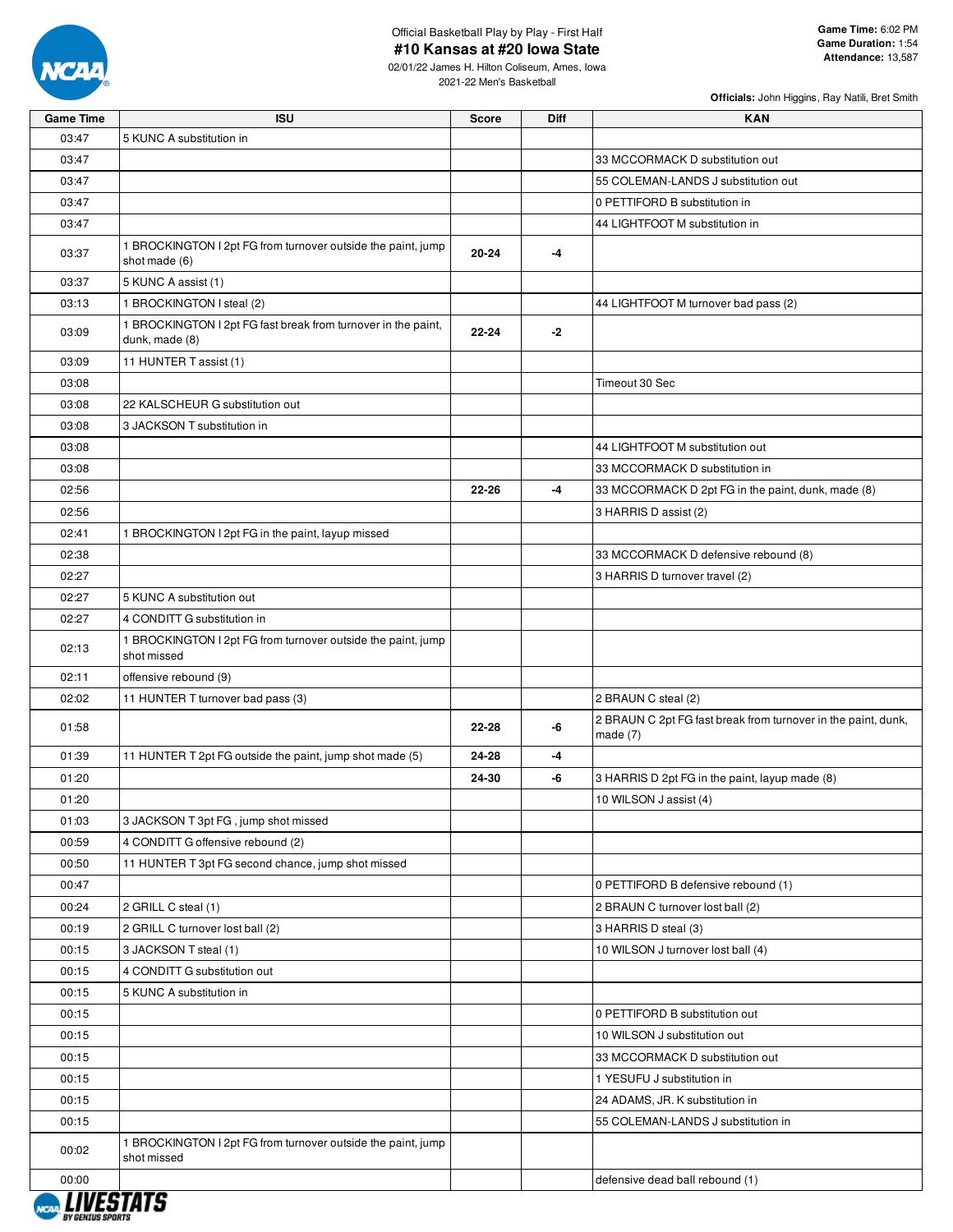Official Basketball Play by Play - First Half

# **# 1 0 K a n s a s a t # 2 0 Io w a S t a t e** all **<sup>G</sup>**

02/01/22 James H. Hilton Coliseum, Ames, Iowa 2021-22 Men's Basketba



| <b>Diff</b><br><b>KAN</b><br><b>Game Time</b><br><b>ISU</b><br>Score |  |  |  |  |  |  |  |  |
|----------------------------------------------------------------------|--|--|--|--|--|--|--|--|
| <b>END OF PERIOD</b>                                                 |  |  |  |  |  |  |  |  |
| <b>ISU 24-30 KAN</b>                                                 |  |  |  |  |  |  |  |  |

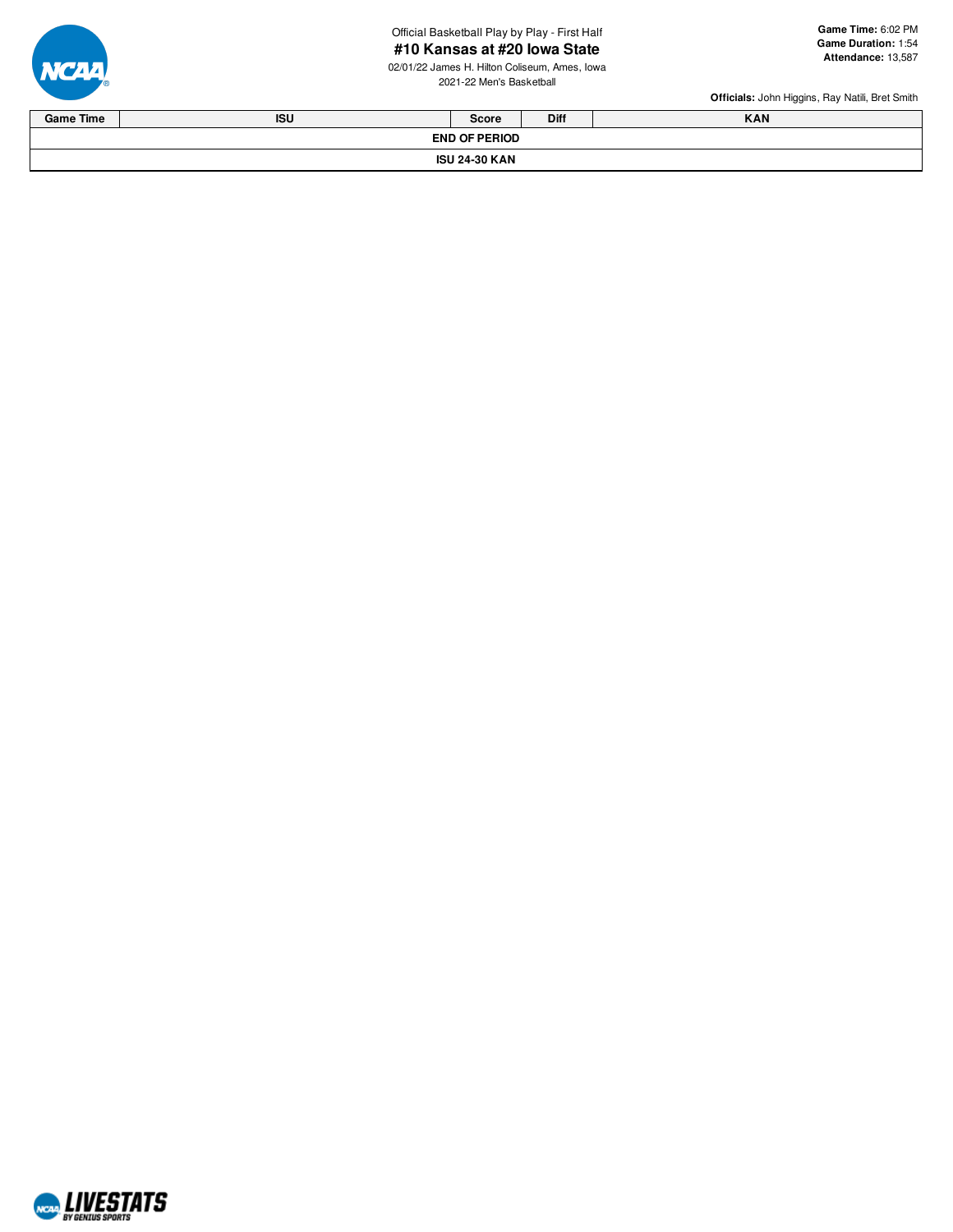

## Official Basketball Box Score - First Half **#10 Kansas at #20 Iowa State**

02/01/22 James H. Hilton Coliseum, Ames, Iowa 2021-22 Men's Basketball

**Officials:** John Higgins, Ray Natili, Bret Smith

| #10 Kansas - 30 |  |  |
|-----------------|--|--|
|                 |  |  |

|               |                        |    |       | FG      | 3P      | FT      |          | <b>Rebounds</b> |                |                | <b>Fouls</b>   | <b>TP</b> | AS I | <b>TO</b>      | <b>ST</b> |             | <b>Blocks</b> | $+/-$ |
|---------------|------------------------|----|-------|---------|---------|---------|----------|-----------------|----------------|----------------|----------------|-----------|------|----------------|-----------|-------------|---------------|-------|
|               | NO. Name               |    | Min   | M-A     | M-A     | M-A     | OR.      | <b>DR</b>       | <b>TOT</b>     | <b>PF</b>      | <b>FD</b>      |           |      |                |           | <b>BS</b>   | <b>BA</b>     |       |
| 10            | Jalen Wilson           | F  | 16:39 | $0 - 2$ | $0 - 1$ | $0 - 0$ | $\Omega$ | 2               | 2              |                | 2              | 0         | 4    | 4              | 2         | 0           | 0             | 6     |
| 33            | David McCormack        | FI | 15:14 | $4 - 4$ | $0-0$   | $0 - 0$ | 3        | 5               | 8              | $\Omega$       | $\overline{2}$ | 8         | 0    | 3              |           |             | $\Omega$      | 12    |
| 2             | Christian Braun        | G  | 19:05 | $3 - 7$ | $1 - 2$ | $0 - 0$ | $\Omega$ |                 |                |                | 0              | 7         | 0    | 2              | 2         | 0           | 0             | 6     |
| 3             | Dajuan Harris          | G  | 19:32 | $4 - 4$ | $0-0$   | $0 - 0$ | $\Omega$ | $\Omega$        | $\mathbf{0}$   | $\Omega$       | 0              | 8         | 2    | $\overline{2}$ | 3         | $\mathbf 0$ | $\Omega$      | 6     |
| 55            | Jalen Coleman-Lands    | G. | 11:44 | $2 - 4$ | $2 - 3$ | $0 - 0$ | $\Omega$ | $\overline{2}$  | 2              |                |                | 6         | 0    |                | 0         | 0           | 0             | 6     |
| 44            | <b>Mitch Lightfoot</b> |    | 04:31 | $0 - 1$ | $0-0$   | $0 - 0$ | $\Omega$ | $\Omega$        | $\mathbf{0}$   | $\mathbf 0$    |                | $\Omega$  | 0    | $\overline{2}$ | 0         | 0           | $\Omega$      | -6    |
| 0             | <b>Bobby Pettiford</b> |    | 04:55 | $0 - 0$ | $0-0$   | $0 - 0$ | $\Omega$ |                 |                |                | 0              | 0         | 0    | $\overline{2}$ | 0         | 0           | $\Omega$      | 0     |
| 24            | KJ Adams, Jr.          |    | 04:28 | $0 - 0$ | $0-0$   | $1 - 2$ |          | $\Omega$        |                | $\overline{2}$ |                |           | 0    | 0              | 0         | $\mathbf 0$ | $\Omega$      | -1    |
|               | Joseph Yesufu          |    | 03:52 | 0-1     | $0 - 1$ | $0 - 0$ | 0        |                 |                | 0              | 0              | 0         |      | 0              |           | 0           | 0             |       |
| Team          |                        |    |       |         |         |         | $\Omega$ | 2               | $\mathfrak{p}$ |                |                | 0         |      | 0              |           |             |               |       |
| <b>Totals</b> |                        |    |       | 13-23   | $3 - 7$ | $1 - 2$ | 4        | 14              | 18             | 6              | 7              | 30        | 7    | 16             | 9         |             |               | 6     |

|     | <b>Shooting By Period</b> |           |       |  |  |  |  |  |  |  |  |  |  |
|-----|---------------------------|-----------|-------|--|--|--|--|--|--|--|--|--|--|
| 1st | FG%                       | $13 - 23$ | 56.5% |  |  |  |  |  |  |  |  |  |  |
|     | 3PT%                      | $3 - 7$   | 42.9% |  |  |  |  |  |  |  |  |  |  |
|     | FT%                       | $1-2$     | 50%   |  |  |  |  |  |  |  |  |  |  |
|     | GM FG%                    | 13-23     | 56.5% |  |  |  |  |  |  |  |  |  |  |
|     | 3PT%                      | $3 - 7$   | 42.9% |  |  |  |  |  |  |  |  |  |  |
|     | FT%                       | $1-2$     | 50.0% |  |  |  |  |  |  |  |  |  |  |

Dead Ball Rebounds: 0, 1

|  | #20 Iowa State - 24 |  |
|--|---------------------|--|
|  |                     |  |

**Technical Fouls:**:NONE

|        |                           |            | FG        | 3P      | FT      |           |           | <b>Rebounds</b> |             | <b>Fouls</b> | TP             | <b>AS</b>      | <b>TO</b> | <b>ST</b> |             | <b>Blocks</b> |                       |
|--------|---------------------------|------------|-----------|---------|---------|-----------|-----------|-----------------|-------------|--------------|----------------|----------------|-----------|-----------|-------------|---------------|-----------------------|
|        | NO. Name                  | Min        | M-A       | M-A     | M-A     | <b>OR</b> | <b>DR</b> | <b>TOT</b>      | <b>PF</b>   | <b>FD</b>    |                |                |           |           | <b>BS</b>   | <b>BA</b>     | $+/-$                 |
| 12     | Robert Jones              | F<br>08:07 | $0 - 1$   | $0-0$   | $0-0$   | 0         | 0         | $\Omega$        | 2           | 0            | 0              | 3              | 0         | 0         | 0           | 0             | 5                     |
| 23     | Tristan Enaruna           | F<br>05:40 | $1-2$     | $0-0$   | $0 - 0$ | $\Omega$  | $\Omega$  | $\Omega$        | $\mathbf 0$ | 0            | $\overline{2}$ | 0              |           | 0         | $\mathbf 0$ | 0             | -4                    |
|        | Izaiah Brockington<br>G   | 17:22      | $4 - 12$  | $0 - 1$ | $0 - 0$ |           | 3         | 4               | 0           |              | 8              | 2              |           | 2         | 0           |               | $-10$                 |
| 11     | <b>Tyrese Hunter</b><br>G | 18:31      | $2 - 5$   | $0 - 2$ | $1 - 2$ | $\Omega$  |           |                 |             |              | 5              |                | 3         | 2         | 0           | 0             | $-6$                  |
| 22     | Gabe Kalscheur<br>G       | 09:18      | $2 - 3$   | $0 - 1$ | $0 - 0$ | $\Omega$  |           |                 | 2           |              | 4              | 0              |           | 0         | 0           | 0             | 5                     |
| 4      | George Conditt            | 10:18      | $0 - 0$   | $0-0$   | $0 - 0$ |           |           | $\overline{c}$  |             |              | 0              |                |           | 0         | 0           | 0             | -13                   |
| 5      | Aljaz Kunc                | 08:08      | $0 - 1$   | $0 - 1$ | $0 - 0$ | 0         | 0         | $\Omega$        | $\Omega$    |              | 0              |                | 0         |           | 0           | 0             | -8                    |
| 2      | Caleb Grill               | 12:57      | $1 - 3$   | $0-2$   | $0 - 0$ | $\Omega$  |           |                 |             |              | 2              | $\overline{2}$ | 2         |           | 0           | 0             | 5                     |
| 3      | Tre Jackson               | 09:39      | $1-2$     | $1-2$   | $0 - 0$ | 0         | 0         | $\Omega$        | 0           | 0            | 3              | 0              | 0         |           | 0           | 0             | -4                    |
| Team   |                           |            |           |         |         |           | 0         |                 |             |              | 0              |                | 0         |           |             |               |                       |
| Totals |                           |            | $11 - 29$ | $1-9$   | $1 - 2$ | 3         |           | 10              |             | 6            | 24             | 10             | 9         | 7         | 0           |               | -6                    |
|        |                           |            |           |         |         |           |           |                 |             |              |                |                |           |           |             |               | Technical Fouls::NONE |

|               | <b>Shooting By Period</b> |       |
|---------------|---------------------------|-------|
| 1st<br>FG%    | 11-29                     | 37.9% |
| 3PT%          | $1-9$                     | 11.1% |
| FT%           | $1-2$                     | 50%   |
| <b>GM FG%</b> | 11-29                     | 37.9% |
| 3PT%          | $1 - 9$                   | 11.1% |
| FT%           | $1-2$                     | 50.0% |

Dead Ball Rebounds: 1, 0

|                                                      | <b>KAN</b> | <b>ISU</b> |                      |                |    |                                 |     |     |     |
|------------------------------------------------------|------------|------------|----------------------|----------------|----|---------------------------------|-----|-----|-----|
|                                                      |            |            | <b>Points from</b>   | <b>KAN ISU</b> |    | <b>Period by Period Scoring</b> |     |     |     |
| <b>Biggest lead</b><br>$10(1st 5:27) 0(1st 20:00)$   |            |            |                      |                |    |                                 |     |     |     |
|                                                      |            |            | <b>Turnovers</b>     | 9              | 12 |                                 | 1st | 2nd | гот |
| <b>Best Scoring Run</b> $6(1^{st}16:13)$ 8(1st 3:09) |            |            | Paint                | 18             | 10 |                                 |     |     |     |
| <b>Lead Changes</b>                                  |            |            | <b>Second Chance</b> | 5              |    | <b>KAN</b>                      | 30  | 40  | 70  |
| <b>Times Tied</b>                                    |            |            | <b>Fast Breaks</b>   | 9              | 8  | <b>ISU</b>                      | 24  | 37  | 61  |
| <b>Time with Lead</b>                                | 19:22      | 00:00      | <b>Bench</b>         |                | 5  |                                 |     |     |     |

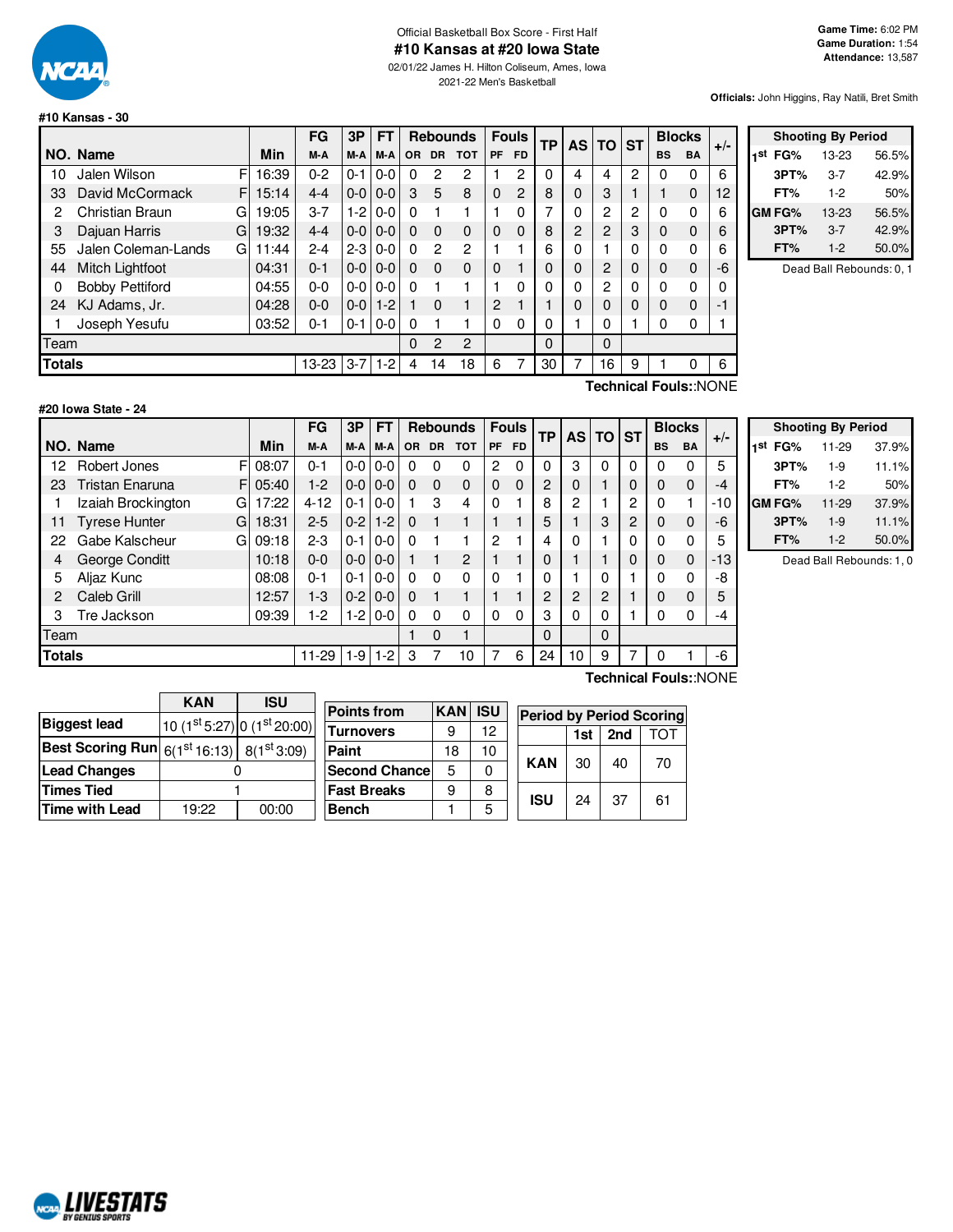

Official Basketball Play by Play - Second Half

#### **#10 Kansas at #20 Iowa State**

02/01/22 James H. Hilton Coliseum, Ames, Iowa 2021-22 Men's Basketball

**Officials:** John Higgins, Ray Natili, Bret Smith

#### **Period 2**

| <b>Quarter Starters:</b> |                                                                             |              |      |                                                                 |
|--------------------------|-----------------------------------------------------------------------------|--------------|------|-----------------------------------------------------------------|
| <b>ISU</b>               | 1 Brockington I<br>11 Hunter T                                              | 12 Jones R   |      | 22 Kalscheur G<br>23 Enaruna T                                  |
| <b>KAN</b>               | 2 Braun C<br>3 Harris D                                                     | 10 Wilson J  |      | 33 McCormack D<br>55 Coleman-Lands J                            |
| <b>Game Time</b>         | <b>ISU</b>                                                                  | <b>Score</b> | Diff | <b>KAN</b>                                                      |
| 20:00                    | 2 GRILL C substitution out                                                  |              |      |                                                                 |
| 20:00                    | 3 JACKSON T substitution out                                                |              |      |                                                                 |
| 20:00                    | 5 KUNC A substitution out                                                   |              |      |                                                                 |
| 20:00                    | 12 JONES R substitution in                                                  |              |      |                                                                 |
| 20:00                    | 22 KALSCHEUR G substitution in                                              |              |      |                                                                 |
| 20:00                    | 23 ENARUNA T substitution in                                                |              |      |                                                                 |
| 20:00                    |                                                                             |              |      | 1 YESUFU J substitution out                                     |
| 20:00                    |                                                                             |              |      | 24 ADAMS, JR. K substitution out                                |
| 20:00                    |                                                                             |              |      | 10 WILSON J substitution in                                     |
| 20:00                    |                                                                             |              |      | 33 MCCORMACK D substitution in                                  |
| 19:31                    | 11 HUNTER T 2pt FG outside the paint, jump shot missed                      |              |      |                                                                 |
| 19:28                    |                                                                             |              |      | 3 HARRIS D defensive rebound (1)                                |
| 19:07                    |                                                                             |              |      | 55 COLEMAN-LANDS J 2pt FG in the paint, layup missed            |
| 19:05                    | 12 JONES R defensive rebound (1)                                            |              |      |                                                                 |
| 18:54                    | 1 BROCKINGTON I 2pt FG outside the paint, jump shot made<br>(10)            | 26-30        | -4   |                                                                 |
| 18:54                    | 12 JONES R assist (4)                                                       |              |      |                                                                 |
| 18:40                    |                                                                             |              |      | 10 WILSON J turnover bad pass (5)                               |
| 18:40                    |                                                                             |              |      | 55 COLEMAN-LANDS J substitution out                             |
| 18:40                    |                                                                             |              |      | 1 YESUFU J substitution in                                      |
| 18:26                    | 1 BROCKINGTON I 2pt FG from turnover outside the paint, jump<br>shot missed |              |      |                                                                 |
| 18:24                    |                                                                             |              |      | 1 YESUFU J defensive rebound (2)                                |
| 18:03                    |                                                                             | 26-32        | -6   | 33 MCCORMACK D 2pt FG outside the paint, jump shot made<br>(10) |
| 18:03                    |                                                                             |              |      | 3 HARRIS D assist (3)                                           |
| 17:39                    | 1 BROCKINGTON I 2pt FG in the paint, jump shot blocked                      |              |      |                                                                 |
| 17:39                    |                                                                             |              |      | 2 BRAUN C block (1)                                             |
| 17:36                    | 1 BROCKINGTON I offensive rebound (5)                                       |              |      |                                                                 |
| 17:30                    | 22 KALSCHEUR G 3pt FG second chance, jump shot missed                       |              |      |                                                                 |
| 17:26                    |                                                                             |              |      | 10 WILSON J defensive rebound (3)                               |
| 17:23                    |                                                                             | 26-34        | -8   | 2 BRAUN C 2pt FG fast break in the paint, jump shot made (9)    |
| 17:23                    |                                                                             |              |      | 3 HARRIS D assist (4)                                           |
| 17:23                    | 22 KALSCHEUR G foul shooting (3 - 1)                                        |              |      | 2 BRAUN C foul drawn (1)                                        |
| 17:23                    | 22 KALSCHEUR G substitution out                                             |              |      |                                                                 |
| 17:23                    | 23 ENARUNA T substitution out                                               |              |      |                                                                 |
| 17:23                    | 2 GRILL C substitution in                                                   |              |      |                                                                 |
| 17:23                    | 5 KUNC A substitution in                                                    |              |      |                                                                 |
| 17:23                    |                                                                             |              |      | 2 BRAUN C free throw fast break 1 - 1 missed                    |
| 17:22                    | 1 BROCKINGTON I defensive rebound (6)                                       |              |      |                                                                 |
| 17:04                    | 12 JONES R 2pt FG in the paint, dunk, made (2)                              | 28-34        | -6   |                                                                 |
| 17:04                    | 2 GRILL C assist (3)                                                        |              |      |                                                                 |
| 16:48                    |                                                                             |              |      | 1 YESUFU J 2pt FG in the paint, layup missed                    |
| 16:45                    |                                                                             |              |      | 33 MCCORMACK D offensive rebound (9)                            |

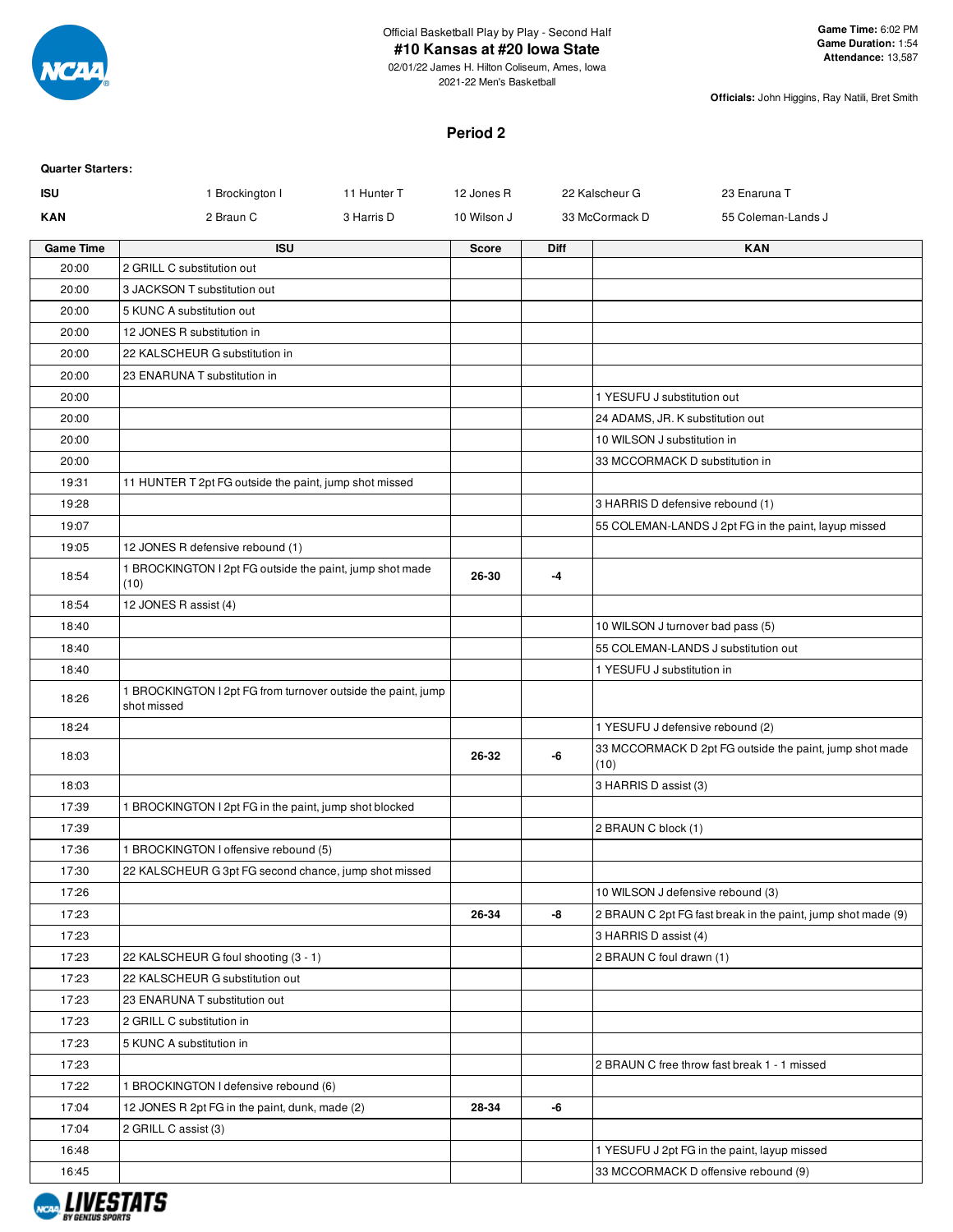

Official Basketball Play by Play - Second Half

#### **#10 Kansas at #20 Iowa State**

02/01/22 James H. Hilton Coliseum, Ames, Iowa 2021-22 Men's Basketball

| <b>Game Time</b>       | <b>ISU</b>                                                 | <b>Score</b> | <b>Diff</b>   | <b>KAN</b>                                                                    |
|------------------------|------------------------------------------------------------|--------------|---------------|-------------------------------------------------------------------------------|
| 16:45                  |                                                            | 28-36        | -8            | 33 MCCORMACK D 2pt FG second chance in the paint, dunk,<br>made (12)          |
| 16:32                  | 1 BROCKINGTON I 2pt FG outside the paint, jump shot missed |              |               |                                                                               |
| 16:29                  |                                                            |              |               | 1 YESUFU J defensive rebound (3)                                              |
| 16:24                  |                                                            |              |               | 2 BRAUN C 2pt FG in the paint, layup missed                                   |
| 16:22                  | 12 JONES R defensive rebound (2)                           |              |               |                                                                               |
| 16:11                  | 1 BROCKINGTON I 3pt FG, jump shot missed                   |              |               |                                                                               |
| 16:08                  |                                                            |              |               | 1 YESUFU J defensive rebound (4)                                              |
| 16:04                  |                                                            | 28-38        | $-10$         | 2 BRAUN C 2pt FG fast break in the paint, layup made (11)                     |
| 16:04                  |                                                            |              |               | 1 YESUFU J assist (2)                                                         |
| 15:39                  | 1 BROCKINGTON I turnover lost ball (2)                     |              |               | 1 YESUFU J steal (2)                                                          |
| 15:35                  |                                                            | 28-40        | $-12$         | 10 WILSON J 2pt FG fast break from turnover in the paint, layup<br>made $(2)$ |
| 15:35                  |                                                            |              |               | 1 YESUFU J assist (3)                                                         |
| 15:35                  | 11 HUNTER T foul shooting (2 - 2)                          |              |               | 10 WILSON J foul drawn (3)                                                    |
| 15:35                  |                                                            |              | Timeout media |                                                                               |
| 15:35                  | 5 KUNC A substitution out                                  |              |               |                                                                               |
| 15:35                  | 11 HUNTER T substitution out                               |              |               |                                                                               |
| 15:35                  | 12 JONES R substitution out                                |              |               |                                                                               |
| 15:35                  | 3 JACKSON T substitution in                                |              |               |                                                                               |
| 15:35                  | 4 CONDITT G substitution in                                |              |               |                                                                               |
| 15:35                  | 22 KALSCHEUR G substitution in                             |              |               |                                                                               |
| 15:35                  |                                                            |              |               | 10 WILSON J free throw fast break 1 - 1 missed                                |
| 15:34                  | 1 BROCKINGTON I defensive rebound (7)                      |              |               |                                                                               |
| 15:08                  | 3 JACKSON T 3pt FG, jump shot made (6)                     | 31-40        | -9            |                                                                               |
| 14:48                  |                                                            | $31 - 42$    | $-11$         | 10 WILSON J 2pt FG in the paint, layup made (4)                               |
| 14:48                  |                                                            |              |               | 33 MCCORMACK D assist (1)                                                     |
| 14:31                  | 22 KALSCHEUR G 2pt FG in the paint, layup made (6)         | 33-42        | -9            |                                                                               |
| 14:17                  |                                                            | 33-44        | $-11$         | 3 HARRIS D 2pt FG outside the paint, jump shot made (10)                      |
| 14:04                  |                                                            |              |               | 3 HARRIS D substitution out                                                   |
| 14:04                  |                                                            |              |               | 55 COLEMAN-LANDS J substitution in                                            |
| 13:52                  | 3 JACKSON T 3pt FG, jump shot made (9)                     | 36-44        | -8            |                                                                               |
| 13:52                  | 2 GRILL C assist (4)                                       |              |               |                                                                               |
| 13:34                  |                                                            |              |               | 2 BRAUN C 2pt FG outside the paint, jump shot missed                          |
| 13:32                  | 22 KALSCHEUR G defensive rebound (2)                       |              |               |                                                                               |
| 13:19                  | 22 KALSCHEUR G 3pt FG, jump shot made (9)                  | 39-44        | -5            |                                                                               |
| 13:19                  | 2 GRILL C assist (5)                                       |              |               |                                                                               |
| 12:57                  |                                                            | 39-47        | -8            | 1 YESUFU J 3pt FG, jump shot made (3)                                         |
| 12:57                  |                                                            |              |               | 2 BRAUN C assist (1)                                                          |
| 12:36                  | 4 CONDITT G 2pt FG in the paint, layup missed              |              |               |                                                                               |
| 12:34                  |                                                            |              |               | 2 BRAUN C defensive rebound (2)                                               |
| 12:28                  | 4 CONDITT G foul shooting (2 - 3)                          |              |               | 10 WILSON J foul drawn (4)                                                    |
| 12:28                  |                                                            | 39-48        | -9            | 10 WILSON J free throw 1 - 2 made (5)                                         |
| 12:28                  | 1 BROCKINGTON I substitution out                           |              |               |                                                                               |
| 12:28                  | 4 CONDITT G substitution out                               |              |               |                                                                               |
| 12:28                  | 11 HUNTER T substitution in                                |              |               |                                                                               |
| 12:28                  | 12 JONES R substitution in                                 |              |               |                                                                               |
| 12:28                  |                                                            |              |               | 2 BRAUN C substitution out                                                    |
| 12:28                  |                                                            |              |               | 33 MCCORMACK D substitution out                                               |
| 12:28<br>, ,,,,,,,,,,, |                                                            |              |               | 3 HARRIS D substitution in                                                    |

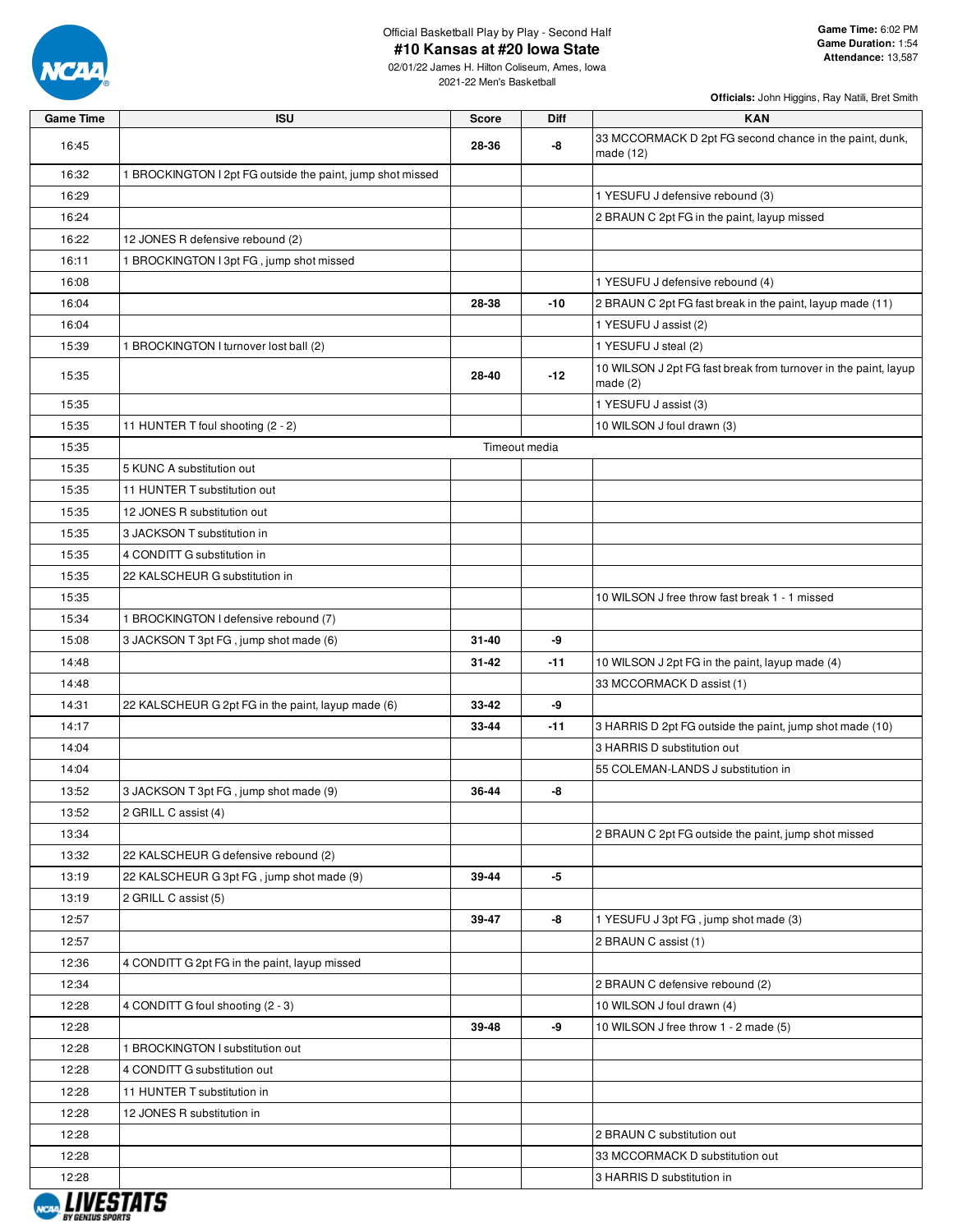

02/01/22 James H. Hilton Coliseum, Ames, Iowa 2021-22 Men's Basketball

| <b>Game Time</b> | <b>ISU</b>                                                                  | <b>Score</b> | Diff          | <b>KAN</b>                                         |
|------------------|-----------------------------------------------------------------------------|--------------|---------------|----------------------------------------------------|
| 12:28            |                                                                             |              |               | 44 LIGHTFOOT M substitution in                     |
| 12:28            |                                                                             | 39-49        | -10           | 10 WILSON J free throw 2 - 2 made (6)              |
| 12:07            | 12 JONES R 2pt FG in the paint, layup missed                                |              |               |                                                    |
| 12:04            |                                                                             |              |               | 10 WILSON J defensive rebound (4)                  |
| 12:03            |                                                                             |              |               | 1 YESUFU J 3pt FG, jump shot missed                |
| 12:01            | 2 GRILL C defensive rebound (2)                                             |              |               |                                                    |
| 11:39            | 22 KALSCHEUR G 2pt FG in the paint, layup made (11)                         | 41-49        | -8            |                                                    |
| 11:18            |                                                                             | 41-52        | -11           | 10 WILSON J 3pt FG, jump shot made (9)             |
| 11:18            |                                                                             |              |               | 1 YESUFU J assist (4)                              |
| 10:50            | 3 JACKSON T turnover lost ball (1)                                          |              |               | 1 YESUFU J steal (3)                               |
| 10:50            | 3 JACKSON T foul personal (1 - 4)                                           |              |               | 44 LIGHTFOOT M foul drawn (2)                      |
| 10:50            |                                                                             |              | Timeout media |                                                    |
| 10:50            | 3 JACKSON T substitution out                                                |              |               |                                                    |
| 10:50            | 1 BROCKINGTON I substitution in                                             |              |               |                                                    |
| 10:50            |                                                                             |              |               | 10 WILSON J substitution out                       |
| 10:50            |                                                                             |              |               | 2 BRAUN C substitution in                          |
| 10:28            |                                                                             |              |               | 1 YESUFU J 3pt FG from turnover, jump shot missed  |
| 10:25            | 1 BROCKINGTON I defensive rebound (8)                                       |              |               |                                                    |
| 10:07            | 11 HUNTER T foul drawn (2)                                                  |              |               | 44 LIGHTFOOT M foul shooting (1 - 1)               |
| 10:07            | 11 HUNTER T free throw 1 - 2 made (6)                                       | 42-52        | $-10$         |                                                    |
| 10:07            | 12 JONES R substitution out                                                 |              |               |                                                    |
| 10:07            | 5 KUNC A substitution in                                                    |              |               |                                                    |
| 10:07            |                                                                             |              |               | 55 COLEMAN-LANDS J substitution out                |
| 10:07            |                                                                             |              |               | 10 WILSON J substitution in                        |
| 10:07            | 11 HUNTER T free throw 2 - 2 missed                                         |              |               |                                                    |
| 10:06            |                                                                             |              |               | 44 LIGHTFOOT M defensive rebound (1)               |
| 09:40            |                                                                             | 42-54        | $-12$         | 44 LIGHTFOOT M 2pt FG in the paint, layup made (2) |
| 09:40            |                                                                             |              |               | 3 HARRIS D assist (5)                              |
| 09:12            | 5 KUNC A 3pt FG, jump shot missed                                           |              |               |                                                    |
| 09:09            |                                                                             |              |               | 2 BRAUN C defensive rebound (3)                    |
| 08:53            | 1 BROCKINGTON I foul drawn (2)                                              |              |               | 44 LIGHTFOOT M foul offensive (2 - 2)              |
| 08:53            |                                                                             |              |               | 44 LIGHTFOOT M turnover offensive (3)              |
| 08:53            | 5 KUNC A substitution out                                                   |              |               |                                                    |
| 08:53            | 12 JONES R substitution in                                                  |              |               |                                                    |
| 08:53            |                                                                             |              |               | 44 LIGHTFOOT M substitution out                    |
| 08:53            |                                                                             |              |               | 33 MCCORMACK D substitution in                     |
| 08:44            | 1 BROCKINGTON I 2pt FG from turnover outside the paint, jump<br>shot missed |              |               |                                                    |
| 08:41            |                                                                             |              |               | 3 HARRIS D defensive rebound (2)                   |
| 08:26            |                                                                             |              |               | 3 HARRIS D 3pt FG, jump shot missed                |
| 08:24            | defensive rebound (19)                                                      |              |               |                                                    |
| 08:04            | 22 KALSCHEUR G 3pt FG, jump shot missed                                     |              |               |                                                    |
| 08:00            |                                                                             |              |               | 33 MCCORMACK D defensive rebound (10)              |
| 07:44            |                                                                             |              |               | 1 YESUFU J 2pt FG in the paint, jump shot blocked  |
| 07:44            | 12 JONES R block (1)                                                        |              |               |                                                    |
| 07:41            | 11 HUNTER T defensive rebound (2)                                           |              |               |                                                    |
| 07:38            | 11 HUNTER T 2pt FG fast break in the paint, layup made (8)                  | 44-54        | -10           |                                                    |
| 07:20            | 22 KALSCHEUR G foul drawn (2)                                               |              |               | 2 BRAUN C foul offensive (2 - 3)                   |
|                  |                                                                             |              |               | 2 BRAUN C turnover offensive (3)                   |
| 07:20            |                                                                             |              |               |                                                    |

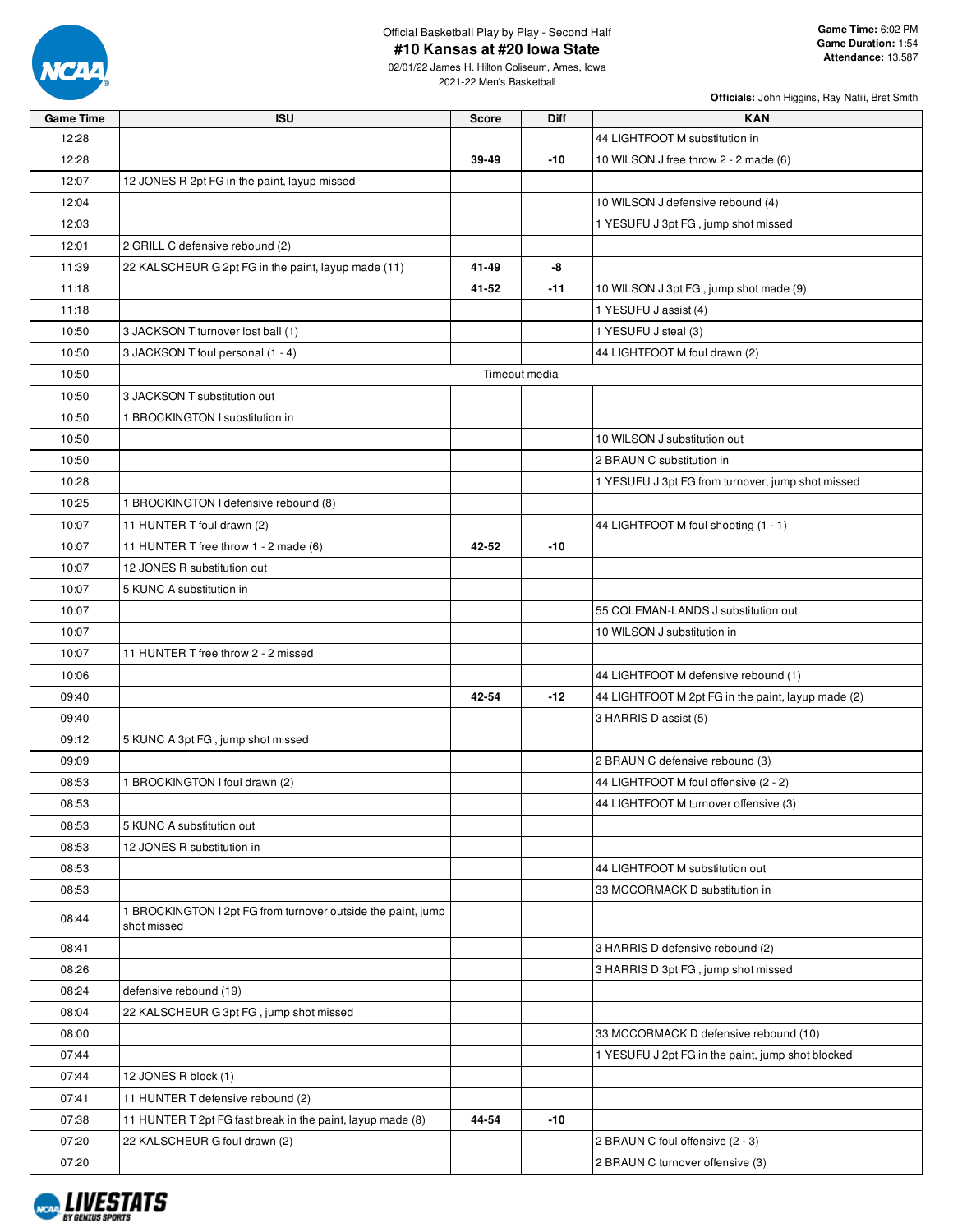

Official Basketball Play by Play - Second Half

#### **#10 Kansas at #20 Iowa State**

02/01/22 James H. Hilton Coliseum, Ames, Iowa 2021-22 Men's Basketball

| <b>Game Time</b> | <b>ISU</b>                                                                     | <b>Score</b>  | <b>Diff</b> | <b>KAN</b>                                                                               |
|------------------|--------------------------------------------------------------------------------|---------------|-------------|------------------------------------------------------------------------------------------|
| 07:20            |                                                                                | Timeout media |             |                                                                                          |
| 07:20            | 2 GRILL C substitution out                                                     |               |             |                                                                                          |
| 07:20            | 3 JACKSON T substitution in                                                    |               |             |                                                                                          |
| 06:55            | 12 JONES R turnover bad pass (1)                                               |               |             | 3 HARRIS D steal (4)                                                                     |
| 06:34            |                                                                                | 44-56         | $-12$       | 33 MCCORMACK D 2pt FG from turnover outside the paint,<br>jump shot made (14)            |
| 06:34            |                                                                                |               |             | 3 HARRIS D assist (6)                                                                    |
| 06:12            | 1 BROCKINGTON I foul drawn (3)                                                 |               |             | 1 YESUFU J foul shooting (1 - 4)                                                         |
| 06:12            | 1 BROCKINGTON I free throw 1 - 2 made (11)                                     | 45-56         | $-11$       |                                                                                          |
| 06:12            | 11 HUNTER T substitution out                                                   |               |             |                                                                                          |
| 06:12            | 12 JONES R substitution out                                                    |               |             |                                                                                          |
| 06:12            | 2 GRILL C substitution in                                                      |               |             |                                                                                          |
| 06:12            | 4 CONDITT G substitution in                                                    |               |             |                                                                                          |
| 06:12            | 1 BROCKINGTON I free throw 2 - 2 made (12)                                     | 46-56         | -10         |                                                                                          |
| 05:49            |                                                                                | 46-58         | $-12$       | 10 WILSON J 2pt FG in the paint, jump shot made (11)                                     |
| 05:49            |                                                                                |               |             | 3 HARRIS D assist (7)                                                                    |
| 05:32            | 1 BROCKINGTON I 3pt FG, jump shot missed                                       |               |             |                                                                                          |
| 05:29            |                                                                                |               |             | 33 MCCORMACK D defensive rebound (11)                                                    |
| 05:06            |                                                                                | 46-60         | $-14$       | 3 HARRIS D 2pt FG outside the paint, jump shot made (12)                                 |
| 05:06            | Timeout 30 Sec                                                                 |               |             |                                                                                          |
| 05:06            |                                                                                | Timeout media |             |                                                                                          |
| 04:55            | 1 BROCKINGTON I 2pt FG outside the paint, jump shot made<br>(14)               | 48-60         | $-12$       |                                                                                          |
| 04:37            |                                                                                | 48-62         | $-14$       | 1 YESUFU J 2pt FG in the paint, layup made (5)                                           |
| 04:37            |                                                                                |               |             | 3 HARRIS D assist (8)                                                                    |
| 04:18            | 1 BROCKINGTON I 2pt FG outside the paint, jump shot made<br>(16)               | 50-62         | $-12$       |                                                                                          |
| 04:03            |                                                                                |               |             | 10 WILSON J 2pt FG in the paint, jump shot blocked                                       |
| 04:03            | 4 CONDITT G block (1)                                                          |               |             |                                                                                          |
| 03:58            |                                                                                |               |             | 1 YESUFU J offensive rebound (5)                                                         |
| 03:57            | 2 GRILL C steal (2)                                                            |               |             | 1 YESUFU J turnover lost ball (1)                                                        |
| 03:52            | 4 CONDITT G foul offensive (3 - 5)                                             |               |             | 10 WILSON J foul drawn (5)                                                               |
| 03:52            | 4 CONDITT G turnover offensive (2)                                             |               |             |                                                                                          |
| 03:52            |                                                                                | Timeout media |             |                                                                                          |
| 03:52            | 4 CONDITT G substitution out                                                   |               |             |                                                                                          |
| 03:52            | 12 JONES R substitution in                                                     |               |             |                                                                                          |
| 03:26            |                                                                                |               |             | 2 BRAUN C 3pt FG from turnover, jump shot missed                                         |
| 03:23            |                                                                                |               |             | 33 MCCORMACK D offensive rebound (12)                                                    |
| 03:12            |                                                                                | 50-64         | $-14$       | 10 WILSON J 2pt FG from turnover second chance outside the<br>paint, jump shot made (13) |
| 03:12            |                                                                                |               |             | 33 MCCORMACK D assist (2)                                                                |
| 02:59            | 1 BROCKINGTON I 2pt FG outside the paint, jump shot missed                     |               |             |                                                                                          |
| 02:56            | 22 KALSCHEUR G offensive rebound (3)                                           |               |             |                                                                                          |
| 02:53            | 1 BROCKINGTON I foul drawn (4)                                                 |               |             | 1 YESUFU J foul personal (2 - 5)                                                         |
| 02:53            | 2 GRILL C substitution out                                                     |               |             |                                                                                          |
| 02:53            | 11 HUNTER T substitution in                                                    |               |             |                                                                                          |
| 02:51            | 1 BROCKINGTON I 2pt FG second chance outside the paint,<br>jump shot made (18) | 52-64         | $-12$       |                                                                                          |
| 02:51            | 11 HUNTER T assist (2)                                                         |               |             |                                                                                          |
| 02:38            | 3 JACKSON T foul personal (2 - 6)                                              |               |             | 10 WILSON J foul drawn (6)                                                               |
| 02:30            | 1 BROCKINGTON I steal (3)                                                      |               |             | 3 HARRIS D turnover bad pass (3)                                                         |

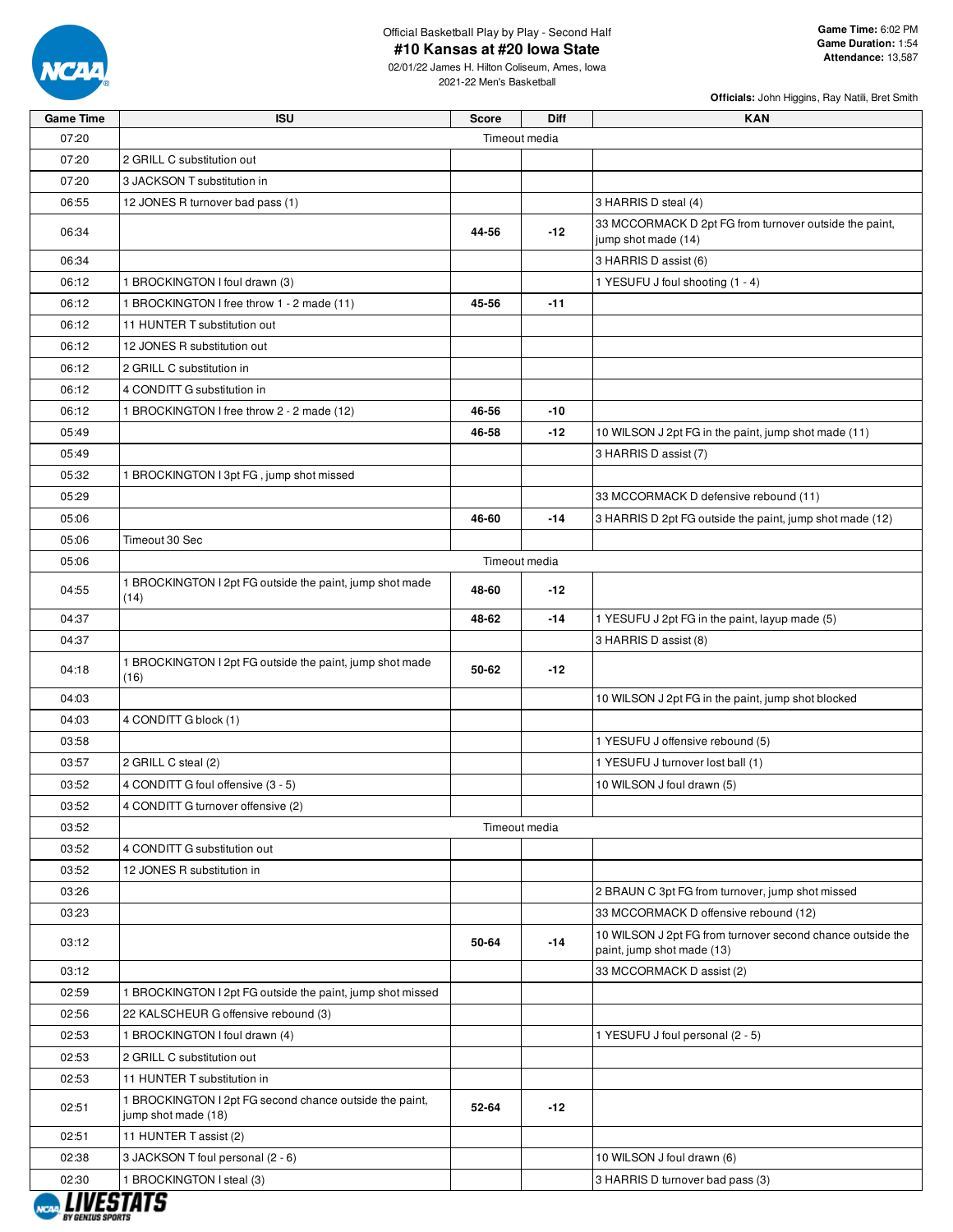

02/01/22 James H. Hilton Coliseum, Ames, Iowa 2021-22 Men's Basketball

| <b>Game Time</b> | <b>ISU</b>                                                                                   | <b>Score</b>         | Diff  | <b>KAN</b>                                            |
|------------------|----------------------------------------------------------------------------------------------|----------------------|-------|-------------------------------------------------------|
| 02:26            | 1 BROCKINGTON I 2pt FG fast break from turnover in the paint,<br>layup made (20)             | 54-64                | $-10$ |                                                       |
| 02:08            |                                                                                              |                      |       | 3 HARRIS D 2pt FG outside the paint, jump shot missed |
| 02:05            | 22 KALSCHEUR G defensive rebound (4)                                                         |                      |       |                                                       |
| 01:58            | 1 BROCKINGTON I 3pt FG, jump shot missed                                                     |                      |       |                                                       |
| 01:55            |                                                                                              |                      |       | 33 MCCORMACK D defensive rebound (13)                 |
| 01:33            |                                                                                              |                      |       | 2 BRAUN C 2pt FG in the paint, layup missed           |
| 01:31            | 12 JONES R defensive rebound (3)                                                             |                      |       |                                                       |
| 01:25            | 12 JONES R 2pt FG in the paint, jump shot blocked                                            |                      |       |                                                       |
| 01:25            |                                                                                              |                      |       | 33 MCCORMACK D block (2)                              |
| 01:24            | offensive rebound (24)                                                                       |                      |       |                                                       |
| 01:22            | 1 BROCKINGTON I 2pt FG second chance outside the paint,<br>jump shot missed                  |                      |       |                                                       |
| 01:19            |                                                                                              |                      |       | 33 MCCORMACK D defensive rebound (14)                 |
| 01:15            | 3 JACKSON T foul personal (3 - 7)                                                            |                      |       | 1 YESUFU J foul drawn (1)                             |
| 01:15            |                                                                                              | 54-65                | $-11$ | 1 YESUFU J 1&1 free throw 1 made (6)                  |
| 01:15            |                                                                                              | 54-66                | $-12$ | 1 YESUFU J 1&1 free throw 2 made (7)                  |
| 01:02            | 22 KALSCHEUR G 3pt FG, jump shot missed                                                      |                      |       |                                                       |
| 00:59            |                                                                                              |                      |       | 10 WILSON J defensive rebound (5)                     |
| 00:52            |                                                                                              |                      |       | Timeout 30 Sec                                        |
| 00:52            | 12 JONES R substitution out                                                                  |                      |       |                                                       |
| 00:52            | 2 GRILL C substitution in                                                                    |                      |       |                                                       |
| 00:50            | 22 KALSCHEUR G foul personal (4 - 8)                                                         |                      |       | 2 BRAUN C foul drawn (2)                              |
| 00:50            |                                                                                              | 54-67                | $-13$ | 2 BRAUN C 1&1 free throw 1 made (12)                  |
| 00:50            |                                                                                              | 54-68                | $-14$ | 2 BRAUN C 1&1 free throw 2 made (13)                  |
| 00:44            | 1 BROCKINGTON I 2pt FG in the paint, layup made (22)                                         | 56-68                | $-12$ |                                                       |
| 00:40            |                                                                                              |                      |       | Timeout 30 Sec                                        |
| 00:36            |                                                                                              |                      |       | 33 MCCORMACK D turnover bad pass (4)                  |
| 00:36            |                                                                                              |                      |       | 33 MCCORMACK D substitution out                       |
| 00:36            |                                                                                              |                      |       | 24 ADAMS, JR. K substitution in                       |
| 00:28            | 11 HUNTER T 3pt FG from turnover, jump shot missed                                           |                      |       |                                                       |
| 00:25            | 2 GRILL C offensive rebound (3)                                                              |                      |       |                                                       |
| 00:23            | 1 BROCKINGTON I 2pt FG from turnover second chance<br>outside the paint, jump shot made (24) | 58-68                | $-10$ |                                                       |
| 00:19            | 2 GRILL C foul personal (2 - 9)                                                              |                      |       | 3 HARRIS D foul drawn (1)                             |
| 00:19            |                                                                                              |                      |       | 3 HARRIS D 1&1 free throw 1 missed                    |
| 00:18            | 2 GRILL C defensive rebound (4)                                                              |                      |       |                                                       |
| 00:13            | 3 JACKSON T 3pt FG, jump shot made (12)                                                      | 61-68                | -7    |                                                       |
| 00:13            | 1 BROCKINGTON I assist (3)                                                                   |                      |       |                                                       |
| 00:10            | 3 JACKSON T foul personal (4 - 10)                                                           |                      |       | 3 HARRIS D foul drawn (2)                             |
| 00:10            |                                                                                              | 61-69                | -8    | 3 HARRIS D free throw 1 - 2 made (13)                 |
| 00:10            |                                                                                              | 61-70                | -9    | 3 HARRIS D free throw 2 - 2 made (14)                 |
| 00:06            | 3 JACKSON T 3pt FG, jump shot missed                                                         |                      |       |                                                       |
| 00:03            |                                                                                              |                      |       | 10 WILSON J defensive rebound (6)                     |
|                  |                                                                                              | <b>END OF GAME</b>   |       |                                                       |
|                  |                                                                                              | <b>ISU 61-70 KAN</b> |       |                                                       |

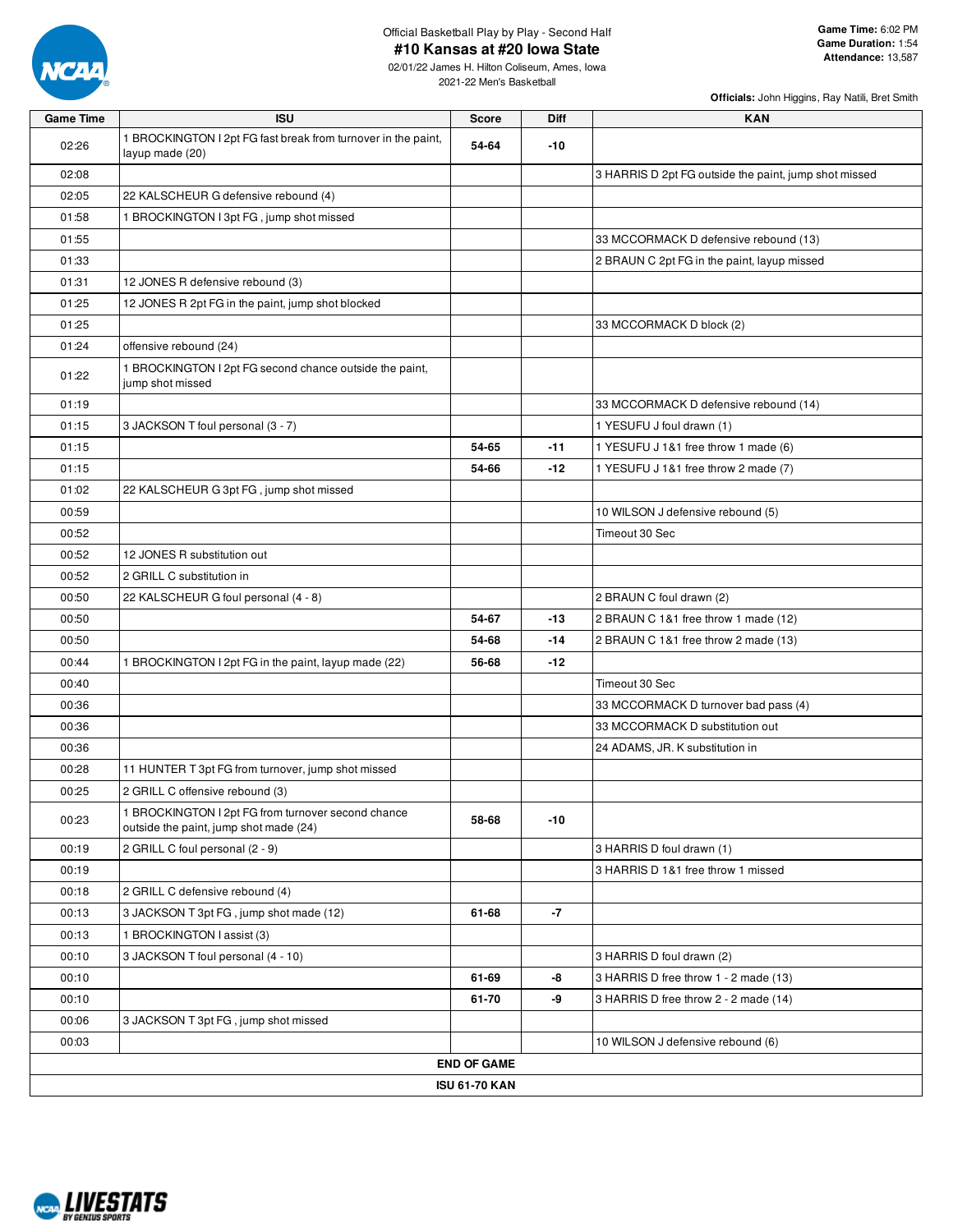

## Official Basketball Box Score - Second Half **#10 Kansas at #20 Iowa State**

02/01/22 James H. Hilton Coliseum, Ames, Iowa 2021-22 Men's Basketball

**Officials:** John Higgins, Ray Natili, Bret Smith

#### **#10 Kansas - 40**

|               |                          |             | FG      | 3Р            | FT       |          |               | <b>Rebounds</b> |           | <b>Fouls</b> | <b>TP</b>      | <b>AS</b> | TO       | <b>ST</b> |           | <b>Blocks</b>         | $+/-$ |
|---------------|--------------------------|-------------|---------|---------------|----------|----------|---------------|-----------------|-----------|--------------|----------------|-----------|----------|-----------|-----------|-----------------------|-------|
|               | NO. Name                 | <b>Min</b>  | M-A     | M-A           | M-A      | OR.      | <b>DR</b>     | <b>TOT</b>      | <b>PF</b> | <b>FD</b>    |                |           |          |           | <b>BS</b> | <b>BA</b>             |       |
| 10            | Jalen Wilson             | F<br>19:17  | 5-6     | $1 - 1$       | $2-3$    | 0        | 4             | 4               | 0         | 4            | 13             | 0         |          | 0         | 0         |                       | 4     |
| 33            | David McCormack          | F.<br>15:48 | $3 - 3$ | $0-0$         | $0 - 0$  | 2        | 4             | 6               | 0         | $\Omega$     | 6              | 2         |          | $\Omega$  |           | 0                     | 3     |
| 2             | Christian Braun<br>G     | 18:22       | $2-6$   | 0-1           | $2 - 3$  | $\Omega$ | 2             | 2               |           | 2            | 6              |           |          | 0         |           | 0                     |       |
| 3             | Dajuan Harris<br>G       | 18:24       | $2 - 4$ | $0 - 1$       | $2 - 3$  | $\Omega$ | $\mathcal{P}$ | 2               | 0         | 2            | 6              | 6         |          |           | 0         | 0                     | 5     |
| 55            | Jalen Coleman-Lands<br>G | 05:17       | 0-1     | $0-0$         | $0 - 0$  | $\Omega$ | 0             | $\Omega$        | 0         | $\Omega$     | 0              | 0         | 0        | 0         | 0         | $\Omega$              | -3    |
|               | Joseph Yesufu            | 18:40       | $2-6$   | $1 - 3$       | $2 - 2$  |          | 3             | 4               | 2         |              | ⇁              | 3         |          | 2         | 0         |                       | 5     |
| 44            | Mitch Lightfoot          | 03:35       | 1-1     | $0 - 0$       | $0 - 0$  | $\Omega$ |               |                 | 2         |              | $\overline{c}$ | 0         |          | 0         | 0         | 0                     | 3     |
| 24            | KJ Adams, Jr.            | 00:37       | 0-0     | $0-0$         | $0 - 0$  | $\Omega$ | $\Omega$      | 0               | 0         | $\Omega$     | 0              | 0         | $\Omega$ | 0         | 0         | 0                     | -3    |
| Team          |                          |             |         |               | 0        | 0        | 0             |                 |           | 0            |                | 0         |          |           |           |                       |       |
| <b>Totals</b> |                          |             |         | $15-27$   2-6 | $8 - 11$ | 3        | 16            | 19              | 5         | 10           | 40             | 12        | 6        | 3         | 2         | 2                     | 3     |
|               |                          |             |         |               |          |          |               |                 |           |              |                |           |          |           |           | Technical Fouls::NONE |       |

|         | <b>Shooting By Period</b> |       |
|---------|---------------------------|-------|
| ond FG% | 15-27                     | 55.6% |
| 3PT%    | $2 - 6$                   | 33.3% |
| FT%     | 8-11                      | 72.7% |
| GM FG%  | 15-27                     | 55.6% |
| 3PT%    | $2 - 6$                   | 33.3% |
| FT%     | $8 - 11$                  | 72.7% |

Dead Ball Rebounds: 0, 0

#### **#20 Iowa State - 37**

 $F$  12:26  $F$  02:37  $G$  18:22 G 13:34  $G$  18:12 **NO. Name Min FG 3P FT Rebounds Fouls TP AS TO ST**  $\begin{bmatrix} \mathsf{FG} & \mathsf{3P} & \mathsf{FT} \\ \mathsf{M-A} & \mathsf{M-A} & \mathsf{OR} & \mathsf{DR} & \mathsf{TOT} \end{bmatrix}$   $\begin{bmatrix} \mathsf{FO} & \mathsf{SP} \\ \mathsf{PF} & \mathsf{FD} \end{bmatrix}$   $\begin{bmatrix} \mathsf{TD} & \mathsf{ST} \end{bmatrix}$   $\begin{bmatrix} \mathsf{B} & \mathsf{B} & \mathsf{BA} \\ \mathsf{BS} & \mathsf{BA} \end{bmatrix}$  +/-12 Robert Jones FI 12:26 1 - 3 0 - 0 0 - 0 0 3 3 0 0 2 1 1 1 0 1 1 1 - 6 23 Tristan Enaruna  $F[02:37 \mid 0.0 \mid 0.0 \mid 0.0]$  0 0 0 0 0 0 0 0 0 0 0 0 0 0 0 2 1 Izaiah Brockington G | 18:22 | 7-16 | 0-3 | 2-2 | 1 3 4 | 0 3 | 16 | 1 | 1 | 1 | 0 1 | -1 11 Tyrese Hunter G | 13:34 | 1-3 | 0-1 | 1-2 | 0  $1 \cdot 1$  | 1 | 1 | 1 | 3 | 1 | 0 | 0 | 0 | 0 | -3 22 Gabe Kalscheur G | 18:12 | 3-6 | 1-4 | 0-0 | 1 2 3 | 2 1 | 7 | 0 | 0 | 0 | 0 | 0 | 1 2 Caleb Grill 14:15 0-0 0-0 0-0 1 2 3 1 0 0 3 0 1 0 0 -2 5 Aljaz Kunc 03:02 0-1 0-1 0-0 0 0 0 0 0 0 0 0 0 0 0 -6 3 Tre Jackson 12:05 3-4 3-4 0-0 0 0 0 4 0 9 0 1 0 0 0 2 4 George Conditt 05:27 0-1 0-0 0-0 0 0 0 2 0 0 0 1 0 1 0 2 Team 1 1 2 0 0 **Totals** 15-34 4-13 3-4 4 12 16 10 5 37 6 4 2 2 2 -3

|                     | <b>Shooting By Period</b> |       |
|---------------------|---------------------------|-------|
| 2 <sup>nd</sup> FG% | 15-34                     | 44.1% |
| 3PT%                | $4 - 13$                  | 30.8% |
| FT%                 | $3-4$                     | 75%   |
| GM FG%              | 15-34                     | 44.1% |
| 3PT%                | $4 - 13$                  | 30.8% |
| FT%                 | $3-4$                     | 75.0% |

Dead Ball Rebounds: 0, 0

|                                                              | <b>KAN</b>                              | <b>ISU</b> | P                       |  |  |  |  |
|--------------------------------------------------------------|-----------------------------------------|------------|-------------------------|--|--|--|--|
| <b>Biggest lead</b>                                          | 14 (2 <sup>nd</sup> 5:06) 0 (1st 20:00) |            | $\overline{\mathsf{T}}$ |  |  |  |  |
| <b>Best Scoring Run</b> $6(2^{nd} 15:35)$ 7( $2^{nd} 0:13$ ) |                                         |            | P                       |  |  |  |  |
| <b>Lead Changes</b>                                          |                                         |            | S                       |  |  |  |  |
| <b>Times Tied</b>                                            |                                         |            |                         |  |  |  |  |
| Time with Lead                                               | 19:31                                   | 00:00      | B                       |  |  |  |  |

| <b>Points from</b>   | <b>KAN</b> | <b>ISU</b> | <b>Period by F</b> |     |
|----------------------|------------|------------|--------------------|-----|
| <b>Turnovers</b>     | 6          |            |                    | 1si |
| Paint                | 16         | 12         |                    |     |
| <b>Second Chance</b> | 4          | 4          | <b>KAN</b>         | 30  |
| <b>Fast Breaks</b>   | 6          | 4          | <b>ISU</b>         |     |
| <b>Bench</b>         | 9          | 9          |                    | 24  |

**Technical Fouls:**:NONE

| <b>Period by Period Scoring</b> |    |           |     |  |  |  |  |  |  |
|---------------------------------|----|-----------|-----|--|--|--|--|--|--|
|                                 |    | 1st   2nd | TOT |  |  |  |  |  |  |
| KAN                             | 30 | 40        | 70  |  |  |  |  |  |  |
| ISU                             | 24 | 37        | 61  |  |  |  |  |  |  |

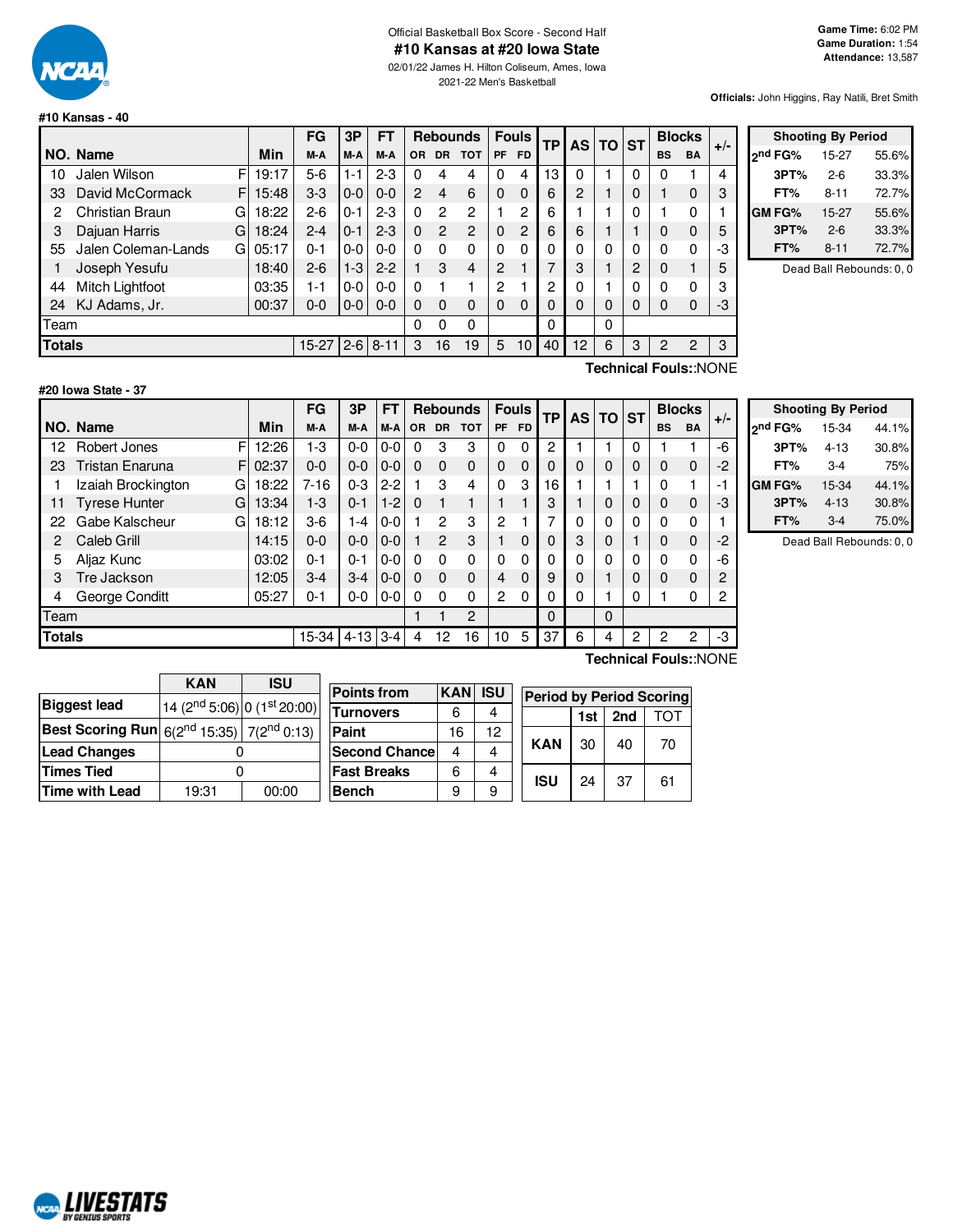

02/01/22 James H. Hilton Coliseum, Ames, Iowa 2021-22 Men's Basketball

**Officials:** John Higgins, Ray Natili, Bret Smith

{ Players => 1, 2, 3, 4, 5, 11, 12, 15, 21, 22, 23, 25; } FG Types => All;  $Results \Rightarrow All;$ 

{ Players => 0, 1, 2, 3, 5, 10, 11, 12, 13, 15, 20, 21, 24, 30, 31, 33, 44, 55; } FG Types => All; Results => All;



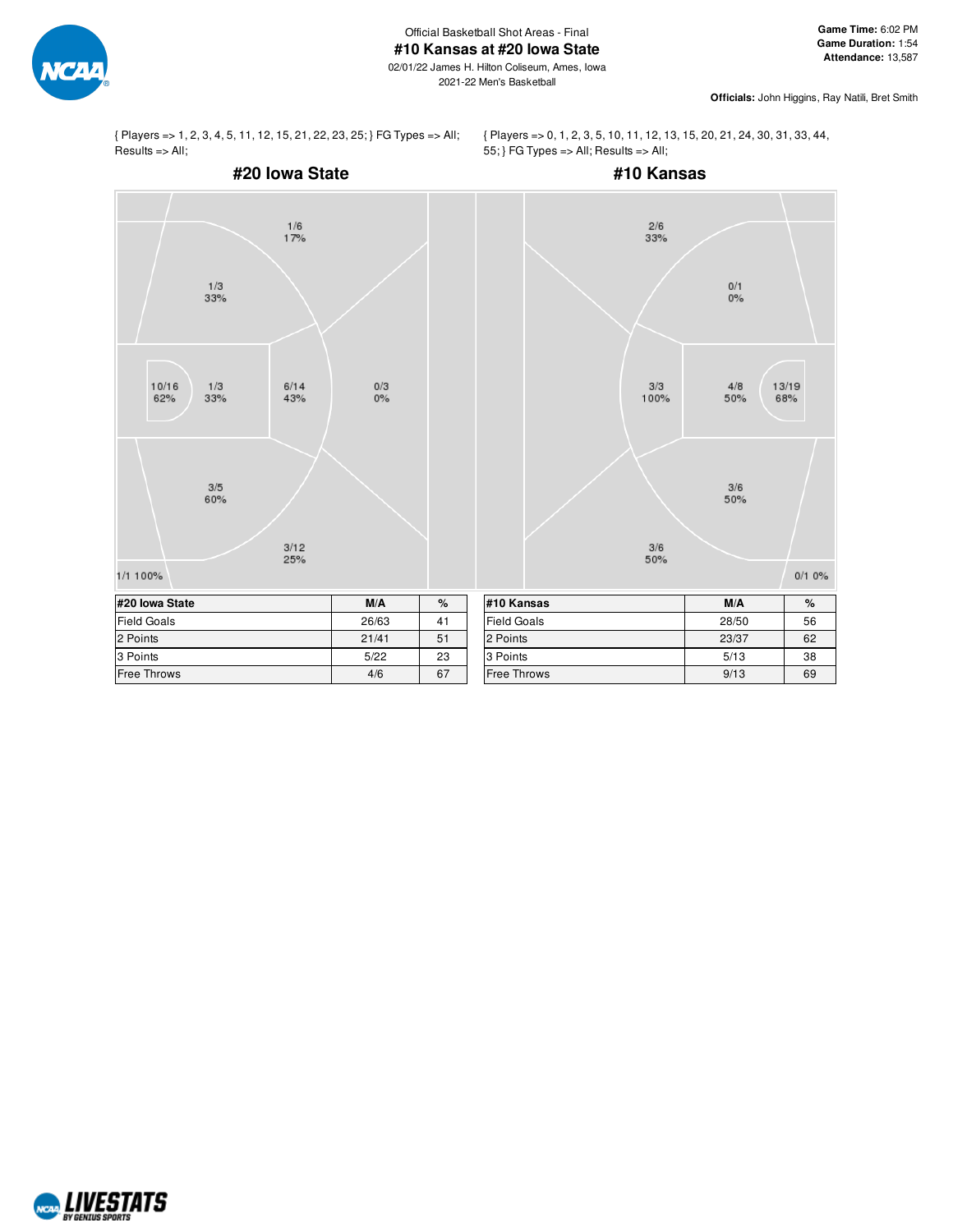

02/01/22 James H. Hilton Coliseum, Ames, Iowa 2021-22 Men's Basketball

**Officials:** John Higgins, Ray Natili, Bret Smith

#### **#10 Kansas**

| <b>No</b><br>Name |                        | <b>Mins</b> |       | <b>Score</b> |           | <b>Points Diff</b> |      | Points per Min |      | <b>Assists</b> |                | <b>Rebounds</b> |        | <b>Steals</b>  |             | <b>Turnovers</b> |    |
|-------------------|------------------------|-------------|-------|--------------|-----------|--------------------|------|----------------|------|----------------|----------------|-----------------|--------|----------------|-------------|------------------|----|
|                   | On                     | Off         | On    | Off          | On        | Off                | On   | Off            | On   | Off            | On             | Off             | On     | Off            | On          | Off              |    |
|                   | <b>Bobby Pettiford</b> | 04:55       | 35:05 | $6 - 6$      | $64 - 55$ |                    |      | .22            | .82  | $\overline{2}$ | 17             |                 | 32     | $\overline{2}$ | 10          |                  | 15 |
|                   | Joseph Yesufu          | 22:32       | 17:28 | $46 - 40$    | $24 - 21$ | 6                  |      | 2.04           | 1.37 | 13             | 6              | 23              | 14     | 5              |             | 6                | 16 |
| $\overline{c}$    | Christian Braun        | 37:27       | 02:33 | $66 - 59$    | $4 - 2$   |                    |      | . 76           | .57  | 18             |                | 34              |        |                |             | 20               | ົ  |
| 3                 | Dajuan Harris          | 37:56       | 02:04 | $66 - 55$    | $4 - 6$   | 11                 | $-2$ | 1.74           | 1.94 | 18             |                | 35              | $\sim$ | 12             | $\mathbf 0$ | 21               |    |
| 10                | Jalen Wilson           | 35:56       | 04:04 | $65 - 55$    | $5 - 6$   | 10                 | - 1  | . 81           | 1.23 | 18             |                | 34              |        |                | 3           | 20               | c  |
| 24                | KJ Adams, Jr.          | 05:05       | 34:55 | $7 - 11$     | $63 - 50$ | $-4$               | 13   | 1.38           | 1.80 |                | 18             |                 | 32     | 3              | 9           | 4                | 18 |
| 33                | David McCormack        | 31:02       | 08:58 | $62 - 47$    | $8 - 14$  | 15                 | -6   | 2.00           | 0.89 | 17             | $\overline{2}$ | 30              |        |                | 3           | 16               | 6  |
| 44                | Mitch Lightfoot        | 08:06       | 31:54 | $6 - 9$      | $64 - 52$ | $-3$               | 12   | 0.74           | 2.01 | $\overline{2}$ | 17             | 6               | 31     | 3              | 9           | 6                | 16 |
| 55                | Jalen Coleman-Lands    | 17:01       | 22:59 | $26 - 23$    | 44 - 38   | $\sqrt{2}$         |      | . 53           | i 91 | 6              | 13             | 13              | 24     | 6              | 6           | 10               | 12 |

#### **#20 Iowa State**

| No             | Name                 | <b>Mins</b> |       |           | <b>Score</b> |       | <b>Points Diff</b>                         |      | Points per Min |    | <b>Assists</b> |                | <b>Rebounds</b> |    | <b>Steals</b>  |    | Turnovers |
|----------------|----------------------|-------------|-------|-----------|--------------|-------|--------------------------------------------|------|----------------|----|----------------|----------------|-----------------|----|----------------|----|-----------|
|                |                      | On          | Off   | On        | Off          | On    | Off                                        | On   | Off            | On | Off            | On             | Off             | On | Off            | On | Off       |
|                | Izaiah Brockington   | 35:44       | 04:16 | $55 - 66$ | $6 - 4$      | $-11$ |                                            | .54  | 1.41           | 15 |                | 24             | $\overline{2}$  | 8  |                |    | $\sim$    |
| $\overline{2}$ | Caleb Grill          | 27:12       | 12:48 | $46 - 43$ | $15 - 27$    | 3     | $-12$                                      | .69  | 1.17           | 10 | 6              | 18             | 8               | 8  |                |    |           |
| 3              | Tre Jackson          | 21:44       | 18:16 | $38 - 40$ | $23 - 30$    | $-2$  | $\overline{ }$<br>$\overline{\phantom{0}}$ | . 75 | . 26           |    | 10             | $\overline{4}$ | 12              | 6  | 3              |    |           |
| $\overline{4}$ | George Conditt       | 15:45       | 24:15 | $24 - 35$ | $37 - 35$    | $-11$ | $\overline{2}$                             | .52  | .53            | 4  | 12             |                | 19              | 4  | 5              |    |           |
| 5              | Aljaz Kunc           | 11:10       | 28:50 | $8 - 22$  | $53 - 48$    | $-14$ |                                            | 0.72 | . 84           |    | 12             |                | 20              | 2  |                |    | 9         |
| 11             | <b>Tyrese Hunter</b> | 32:05       | 07:55 | $45 - 54$ | $16 - 16$    | $-9$  |                                            | 1.40 | 2.02           | 14 | $\Omega$       | 22             | 4               |    | $\overline{2}$ | 12 |           |
| 12             | Robert Jones         | 20:33       | 19:27 | $26 - 27$ | $35 - 43$    | -1    | -8                                         | .27  | . 80           |    |                | $\overline{7}$ | 9               |    | 5              |    | 9         |
| 22             | Gabe Kalscheur       | 27:30       | 12:30 | $53 - 47$ | $8 - 23$     | 6     | $-15$                                      | .93  | 0.64           | 13 |                | 18             | 8               | 5  | 4              |    |           |
| 23             | Tristan Enaruna      | 08:17       | 31:43 | $10 - 16$ | $51 - 54$    | $-6$  | $-3$                                       | .21  | .61            |    |                |                | 22              |    | 8              |    | 10        |

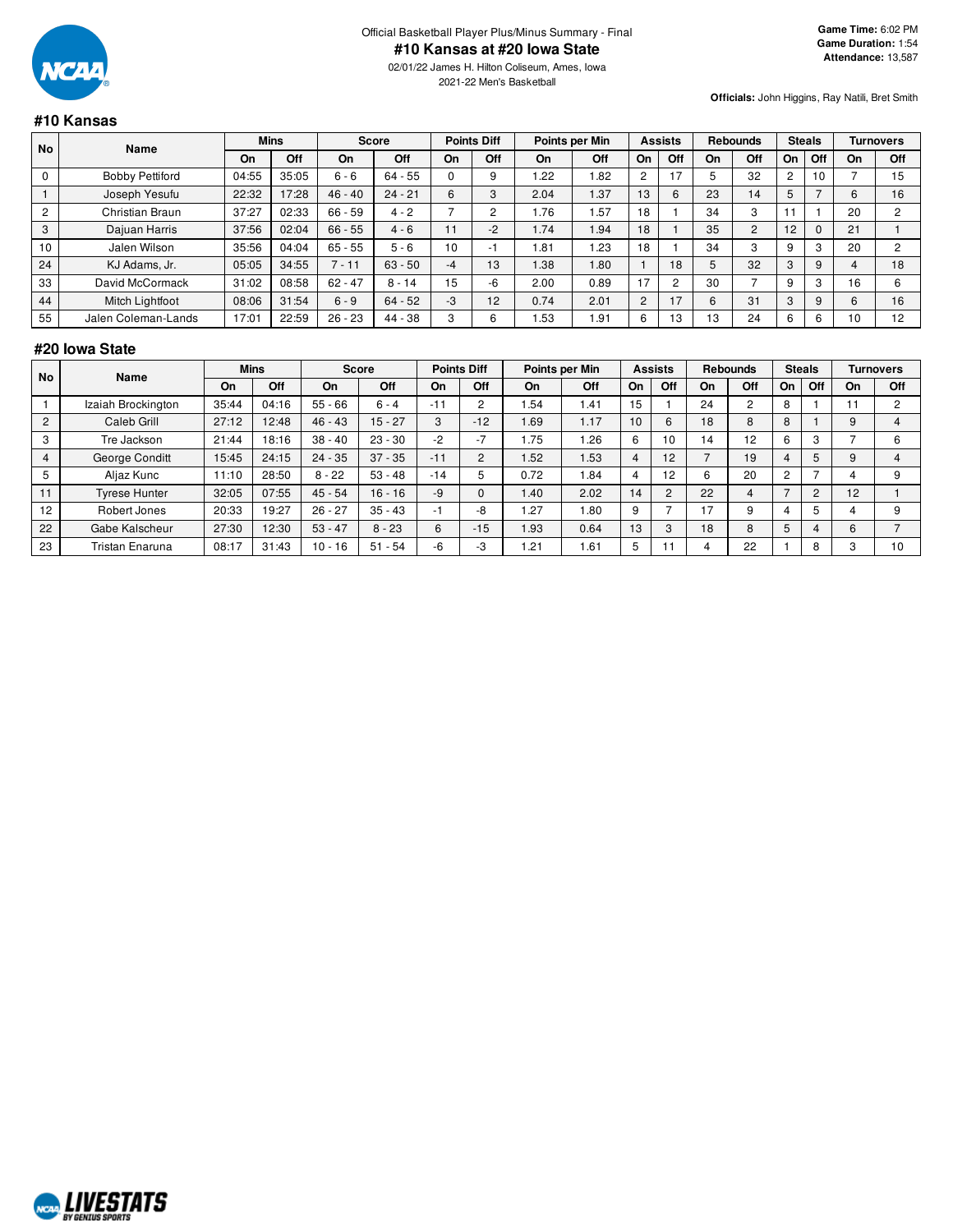

**Officials:** John Higgins, Ray Natili, Bret Smith

#### Players => 0, 1, 2, 3, 5, 10, 11, 12, 13, 15, 20, 21, 24, 30, 31, 33, 44, 55FG Types=>AllResults=>All **#10 Kansas**



**Blow Up Chart**

![](_page_16_Figure_8.jpeg)

| Made | (N) Missed |
|------|------------|
|      |            |

N - Player Number

| #10 Kansas         | M/A   | %<br>M/A<br>#10 Kansas |                          |           |    |  |
|--------------------|-------|------------------------|--------------------------|-----------|----|--|
| <b>Field Goals</b> | 28/50 | 56                     | Points in the Paint      | 34(17/27) | 63 |  |
| 2 Points           | 23/37 | 62                     | <b>Fast Break Points</b> | 15(7/9)   | 78 |  |
| 3 Points           | 5/13  | 38                     | Second Chance Points     | 9(5/6)    | 83 |  |
| Free Throws        | 9/13  | 69                     | <b>Effective FG%</b>     | 61        |    |  |

![](_page_16_Picture_12.jpeg)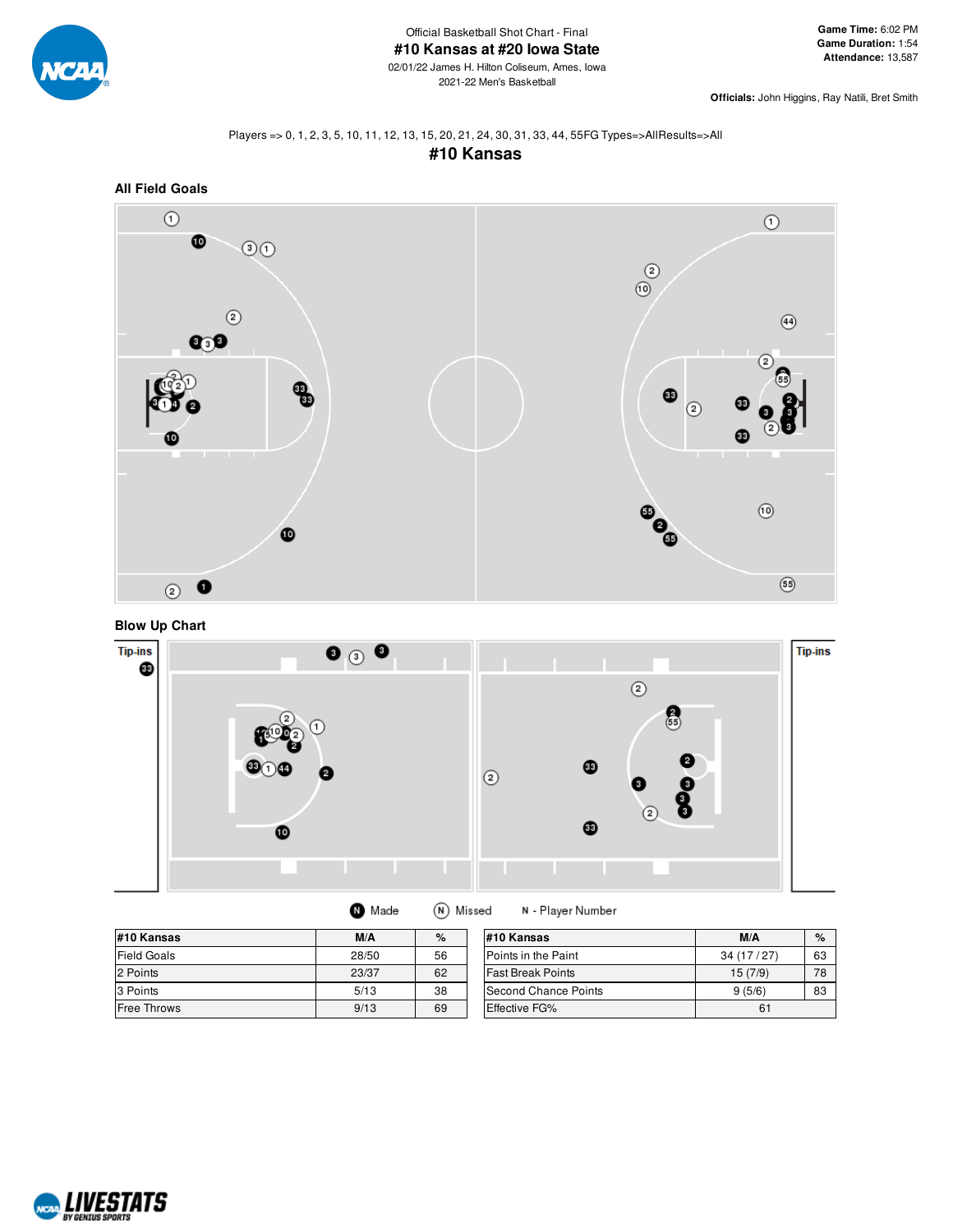![](_page_17_Picture_0.jpeg)

Official Basketball Shot Chart - Final **#10 Kansas at #20 Iowa State**

02/01/22 James H. Hilton Coliseum, Ames, Iowa 2021-22 Men's Basketball

**Game Time:** 6:02 PM **Game Duration:** 1:54 **Attendance:** 13,587

**Officials:** John Higgins, Ray Natili, Bret Smith

#### Players => 1, 2, 3, 4, 5, 11, 12, 15, 21, 22, 23, 25FG Types=>AllResults=>All **#20 Iowa State**

![](_page_17_Figure_6.jpeg)

![](_page_17_Figure_7.jpeg)

![](_page_17_Figure_8.jpeg)

![](_page_17_Figure_9.jpeg)

| #20 Iowa State     | M/A   | %  | #20 lowa State           | M/A       | $\%$ |
|--------------------|-------|----|--------------------------|-----------|------|
| Field Goals        | 26/63 | 41 | Points in the Paint      | 22(11/19) | 58   |
| 2 Points           | 21/41 | 51 | <b>Fast Break Points</b> | 12(6/6)   | 100  |
| 3 Points           | 5/22  | 23 | Second Chance Points     | 4(2/6)    | 33   |
| <b>Free Throws</b> | 4/6   | 67 | <b>Effective FG%</b>     | 45        |      |

![](_page_17_Picture_11.jpeg)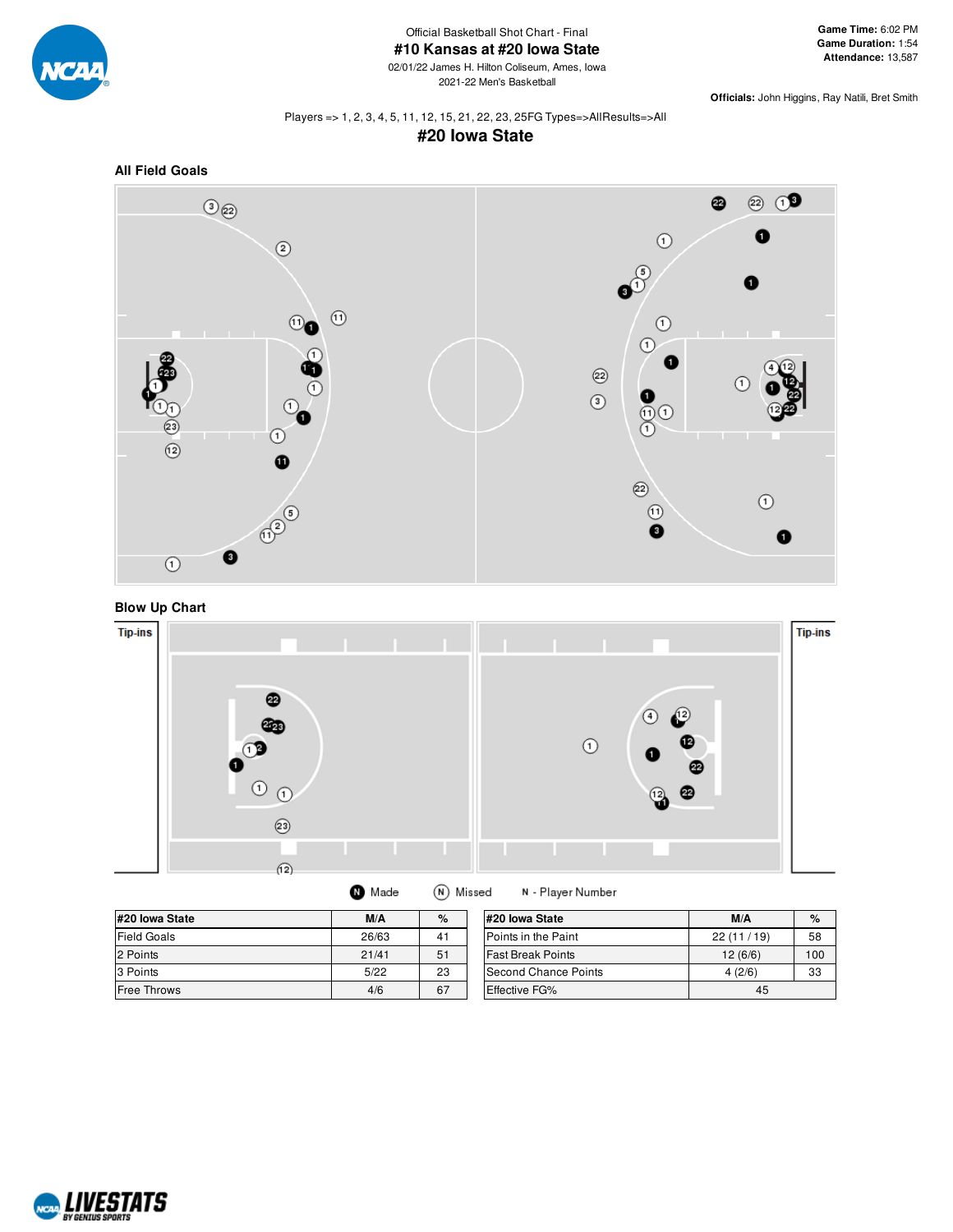![](_page_18_Picture_0.jpeg)

**#10 Kansas**

2021-22 Men's Basketball

| Lineup                                                                             | Quarter<br>On  | <b>Time</b><br><b>On</b> | Quarter<br>Off | <b>Time</b><br>Off | Time on<br>Court | Score     | <b>Score</b><br><b>Diff</b> | <b>Reb StilTov Ass</b> |                |                |                | <b>PPP</b> |
|------------------------------------------------------------------------------------|----------------|--------------------------|----------------|--------------------|------------------|-----------|-----------------------------|------------------------|----------------|----------------|----------------|------------|
| 2- Braun C/3- Harris D/10- Wilson J/33- McCormack D/55- Coleman-<br>Lands $J/$     | $\mathbf{1}$   | 20:00                    | $\mathbf{1}$   | 16:11              | 03:49            | $13-6$    | $\overline{7}$              | 3                      | $\mathbf{1}$   | $\Omega$       | 3              | 1.8571     |
| 2- Braun C/3- Harris D/10- Wilson J/44- Lightfoot M/55- Coleman-Lands<br>J/        | $\mathbf{1}$   | 16:11                    | $\mathbf{1}$   | 14:29              | 01:42            | $0-0$     | $\Omega$                    | $\mathbf{1}$           | $\mathbf{1}$   | $\mathbf{1}$   | $\mathbf{0}$   | 0.0000     |
| 0- Pettiford B/3- Harris D/10- Wilson J/33- McCormack D/55- Coleman-<br>Lands $J/$ | $\overline{1}$ | 14:29                    | $\mathbf{1}$   | 13:34              | 00:55            | $0-0$     | $\Omega$                    | $\overline{2}$         | $\Omega$       | $\overline{2}$ | $\mathbf{0}$   | 0.0000     |
| 0- Pettiford B/2- Braun C/10- Wilson J/24- Adams, Jr. K/33- McCormack<br>D/        | $\mathbf{1}$   | 13:34                    | $\mathbf{1}$   | 13:06              | 00:28            | $0-0$     | $\Omega$                    | $\mathbf{1}$           | $\mathbf{0}$   | -1             | 0              | 0.0000     |
| 2- Braun C/3- Harris D/10- Wilson J/24- Adams, Jr. K/33- McCormack D/              | $\mathbf{1}$   | 13:06                    | $\mathbf{1}$   | 12:27              | 00:39            | $0 - 1$   | $-1$                        | $\Omega$               | $\mathbf 0$    | $\overline{1}$ | $\mathbf 0$    | 0.0000     |
| 1- Yesufu J/2- Braun C/3- Harris D/24- Adams, Jr. K/33- McCormack D/               | $\mathbf{1}$   | 12:27                    | $\mathbf{1}$   | 11:14              | 01:13            | $0 - 3$   | $-3$                        | $\mathbf{2}$           |                |                | $\Omega$       | 0.0000     |
| 1- Yesufu J/2- Braun C/3- Harris D/10- Wilson J/33- McCormack D/                   | $\mathbf{1}$   | 11:14                    | $\mathbf{1}$   | 08:50              | 02:24            | $6 - 2$   | $\overline{4}$              | 3                      |                | $\mathbf 0$    | $\mathbf{1}$   | 1.5000     |
| 2- Braun C/3- Harris D/10- Wilson J/44- Lightfoot M/55- Coleman-Lands<br>IJ        | $\mathbf{1}$   | 08:50                    | $\mathbf{1}$   | 06:40              | 02:10            | $0 - 2$   | $-2$                        | $\mathbf{2}^{\prime}$  | -1             | 3              | $\mathbf{0}$   | 0.0000     |
| 2- Braun C/3- Harris D/24- Adams, Jr. K/33- McCormack D/55- Coleman-<br>Lands J/   | $\mathbf{1}$   | 06:40                    | $\mathbf{1}$   | 04:47              | 01:53            | $5-2$     | 3                           | $\mathbf{1}$           | $\overline{2}$ | -1             | $\mathbf{1}$   | 1.2887     |
| 2- Braun C/3- Harris D/10- Wilson J/33- McCormack D/55- Coleman-<br>Lands J/       | $\overline{1}$ | 04:47                    | $\mathbf{1}$   | 03:47              | 01:00            | $0 - 2$   | $-2$                        | 1                      | $\Omega$       | $\overline{c}$ | $\mathbf 0$    | 0.0000     |
| 0- Pettiford B/2- Braun C/3- Harris D/10- Wilson J/44- Lightfoot M/                | $\overline{1}$ | 03:47                    | $\mathbf{1}$   | 03:08              | 00:39            | $0 - 4$   | $-4$                        | $\mathbf 0$            | $\mathbf 0$    | $\mathbf{1}$   | $\Omega$       | 0.0000     |
| 0- Pettiford B/2- Braun C/3- Harris D/10- Wilson J/33- McCormack D/                | $\mathbf{1}$   | 03:08                    | $\mathbf{1}$   | 00:15              | 02:53            | $6 - 2$   | $\overline{4}$              | $\overline{2}$         | $\overline{c}$ | 3              | $\overline{2}$ | 1.0000     |
| 1- Yesufu J/2- Braun C/3- Harris D/24- Adams, Jr. K/55- Coleman-Lands              | $\overline{1}$ | 00:15                    | $\overline{2}$ | 20:00              | 00:15            | $0 - 0$   | $\Omega$                    | $\Omega$               | $\Omega$       | $\Omega$       | $\Omega$       | 0.0000     |
| 2- Braun C/3- Harris D/10- Wilson J/33- McCormack D/55- Coleman-<br>Lands $J/$     | $\overline{2}$ | 20:00                    | $\overline{2}$ | 18:40              | 01:20            | $0 - 2$   | $-2$                        | $\mathbf{1}$           | $\Omega$       | -1             | $\Omega$       | 0.0000     |
| 1- Yesufu J/2- Braun C/3- Harris D/10- Wilson J/33- McCormack D/                   | $\overline{2}$ | 18:40                    | $\overline{2}$ | 14:04              | 04:36            | $14-7$    | $\overline{7}$              | 5                      | $\mathbf{1}$   | $\Omega$       | 5              | 1.5766     |
| 1- Yesufu J/2- Braun C/10- Wilson J/33- McCormack D/55- Coleman-<br>Lands J/       | $\overline{2}$ | 14:04                    | $\overline{2}$ | 12:28              | 01:36            | $4 - 6$   | $-2$                        | $\mathbf{1}$           | $\mathbf 0$    | $\Omega$       | $\mathbf{1}$   | 1.6393     |
| 1- Yesufu J/3- Harris D/10- Wilson J/44- Lightfoot M/55- Coleman-Lands<br>J/       | $\overline{2}$ | 12:28                    | $\overline{2}$ | 10:50              | 01:38            | $4 - 2$   | $\overline{2}$              | $\mathbf{1}$           | $\mathbf{1}$   | $\Omega$       | $\mathbf{1}$   | 1.6393     |
| 1- Yesufu J/2- Braun C/3- Harris D/44- Lightfoot M/55- Coleman-Lands J/            | $\overline{c}$ | 10:50                    | $\overline{c}$ | 10:07              | 00:43            | $0 - 1$   | $-1$                        | $\Omega$               | $\mathbf 0$    | $\mathbf 0$    | $\Omega$       | 0.0000     |
| 1- Yesufu J/2- Braun C/3- Harris D/10- Wilson J/44- Lightfoot M/                   | $\overline{2}$ | 10:07                    | $\overline{c}$ | 08:53              | 01:14            | $2 - 0$   | $\overline{2}$              | $\overline{2}$         | $\mathbf 0$    | $\mathbf{1}$   | $\mathbf{1}$   | 1.0000     |
| 1- Yesufu J/2- Braun C/3- Harris D/10- Wilson J/33- McCormack D/                   | $\overline{c}$ | 08:53                    | $\overline{2}$ | 00:36              | 08:16            | $14 - 14$ | $\mathbf 0$                 | 8                      | $\overline{1}$ | $\overline{4}$ | $\overline{4}$ | 0.9485     |
| 1- Yesufu J/2- Braun C/3- Harris D/10- Wilson J/24- Adams, Jr. K/                  | $\overline{2}$ | 00:36                    | $\overline{c}$ | 00:00              | 00:37            | $2 - 5$   | -3                          | $\mathbf{1}$           | $\mathbf{0}$   | $\mathbf 0$    | $\mathbf{0}$   | 1.5152     |

![](_page_18_Picture_5.jpeg)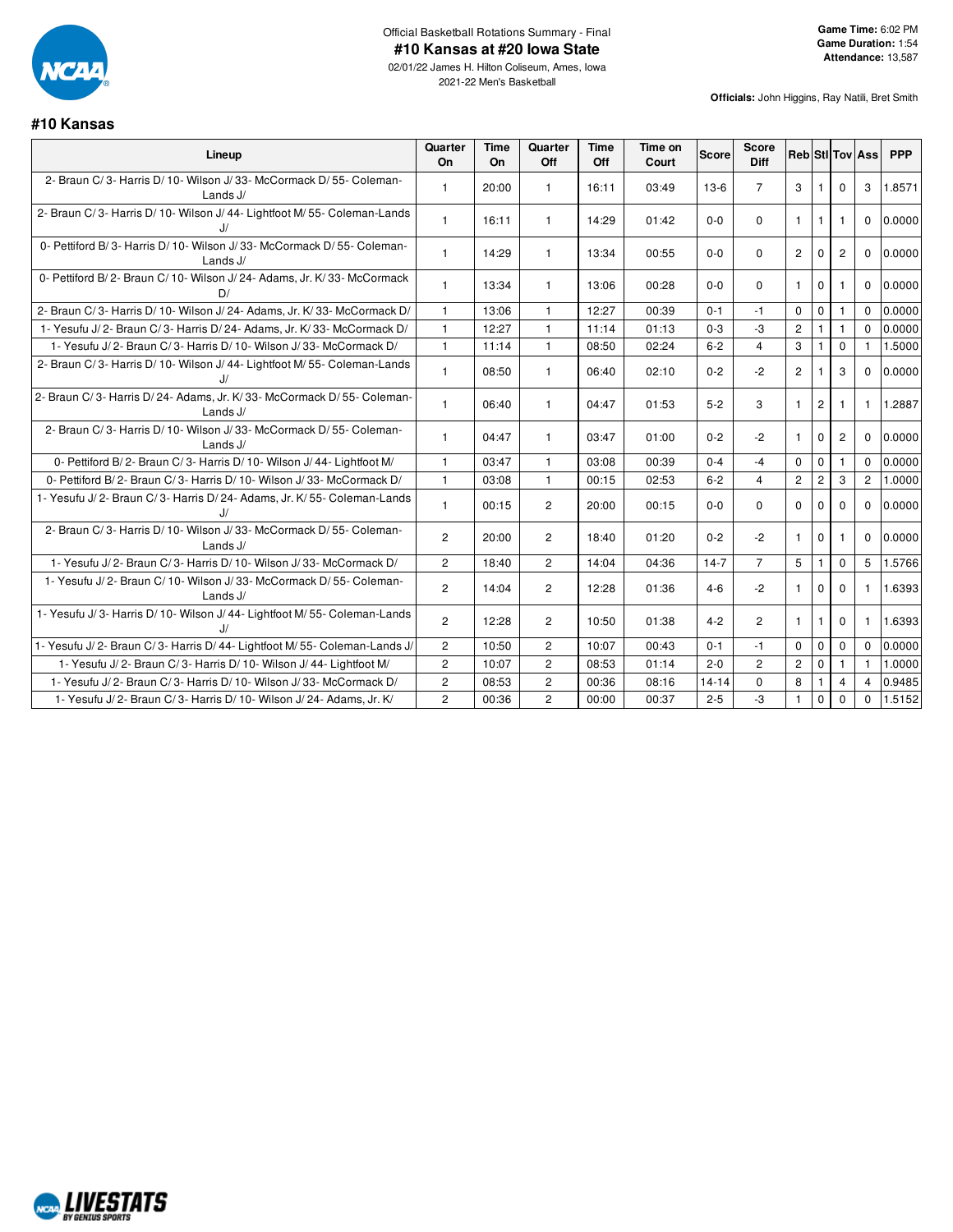![](_page_19_Picture_0.jpeg)

02/01/22 James H. Hilton Coliseum, Ames, Iowa 2021-22 Men's Basketball

#### **#20 Iowa State**

| <b>Officials:</b> John Higgins, Ray Natili, Bret Smith |  |
|--------------------------------------------------------|--|
|                                                        |  |
|                                                        |  |

| Lineup                                                                          | Quarter<br>On  | <b>Time</b><br>On | Quarter<br>Off | <b>Time</b><br>Off | Time on<br>Court | <b>Score</b> | Score<br><b>Diff</b>    |                |              |                | Reb StI Tov Ass | <b>PPP</b> |
|---------------------------------------------------------------------------------|----------------|-------------------|----------------|--------------------|------------------|--------------|-------------------------|----------------|--------------|----------------|-----------------|------------|
| 1- Brockington I/ 11- Hunter T/ 12- Jones R/ 22- Kalscheur G/ 23-<br>Enaruna T/ | $\mathbf{1}$   | 20:00             | $\mathbf{1}$   | 17:04              | 02:56            | $6 - 7$      | $-1$                    | $\mathbf{1}$   | $\mathbf 0$  | $\mathbf 0$    | 3               | 1.5000     |
| Brockington I/5- Kunc A/11- Hunter T/12- Jones R/22- Kalscheur G/               | $\overline{1}$ | 17:04             | $\mathbf{1}$   | 17:04              | 00:00            | $0 - 0$      | $\Omega$                | $\Omega$       | $\mathbf 0$  | $\mathbf 0$    | $\Omega$        | 0.0000     |
| Brockington I/4- Conditt G/5- Kunc A/11- Hunter T/22- Kalscheur G/              | $\overline{1}$ | 17:04             | $\mathbf{1}$   | 15:21              | 01:43            | $0 - 6$      | -6                      | $\mathbf{1}$   | $\mathbf 0$  | $\mathbf{2}$   | $\Omega$        | 0.0000     |
| 1- Brockington I/2- Grill C/3- Jackson T/5- Kunc A/12- Jones R/                 | $\mathbf{1}$   | 15:21             | $\mathbf{1}$   | 14:00              | 01:21            | $0 - 0$      | $\Omega$                | $\mathbf{1}$   | 1            | $\mathbf 0$    | $\Omega$        | 0.0000     |
| 1- Brockington I/2- Grill C/3- Jackson T/4- Conditt G/5- Kunc A/                | $\mathbf{1}$   | 14:00             | $\mathbf{1}$   | 13:52              | 00:08            | $0 - 0$      | $\Omega$                | $\mathbf 0$    | $\mathbf 0$  | $\mathbf 0$    | $\Omega$        | 0.0000     |
| 2- Grill C/3- Jackson T/4- Conditt G/5- Kunc A/11- Hunter T/                    | $\mathbf{1}$   | 13:52             | $\mathbf{1}$   | 13:34              | 00:18            | $0 - 0$      | $\Omega$                | $\Omega$       | $\mathbf 0$  | $\mathbf 0$    | $\Omega$        | 0.0000     |
| 2- Grill C/3- Jackson T/4- Conditt G/11- Hunter T/22- Kalscheur G/              | $\overline{1}$ | 13:34             | $\mathbf{1}$   | 11:14              | 02:20            | $4 - 0$      | $\overline{4}$          | $\mathbf{1}$   | $\mathbf{1}$ | $\mathbf{1}$   | $\mathbf{1}$    | 0.8197     |
| 1- Brockington I/3- Jackson T/4- Conditt G/5- Kunc A/11- Hunter T/              | $\mathbf{1}$   | 11:14             | $\mathbf{1}$   | 08:50              | 02:24            | $2 - 6$      | $-4$                    | $\mathbf{1}$   | $\mathbf 0$  | 1              | $\mathbf{1}$    | 0.5000     |
| 1- Brockington I/2- Grill C/5- Kunc A/11- Hunter T/12- Jones R/                 | $\overline{1}$ | 08:50             | $\mathbf{1}$   | 08:11              | 00:39            | $0-0$        | $\mathbf 0$             | $\mathbf{1}$   | $\mathbf{0}$ | 0              | $\Omega$        | 0.0000     |
| 1- Brockington I/2- Grill C/11- Hunter T/12- Jones R/23- Enaruna T/             | $\mathbf{1}$   | 08:11             | $\mathbf{1}$   | 06:40              | 01:31            | $2 - 0$      | $\overline{2}$          | $\mathbf{1}$   | $\mathbf{1}$ | $\mathbf{1}$   | $\mathbf{1}$    | 0.6667     |
| 1- Brockington I/2- Grill C/4- Conditt G/11- Hunter T/23- Enaruna T/            | $\overline{1}$ | 06:40             | $\mathbf{1}$   | 05:27              | 01:13            | $0 - 5$      | $-5$                    | $\mathbf 0$    | $\mathbf 0$  | $\mathbf{2}$   | $\Omega$        | 0.0000     |
| - Brockington I/2- Grill C/11- Hunter T/12- Jones R/22- Kalscheur G/            | $\overline{1}$ | 05:27             | $\mathbf{1}$   | 03:47              | 01:40            | $4 - 0$      | $\overline{4}$          | $\mathbf{1}$   | 1            | $\mathbf 0$    | $\overline{2}$  | 1.3333     |
| 1- Brockington I/2- Grill C/5- Kunc A/11- Hunter T/22- Kalscheur G/             | $\overline{1}$ | 03:47             | $\mathbf{1}$   | 03:08              | 00:39            | $4 - 0$      | $\overline{\mathbf{4}}$ | $\mathbf 0$    |              | $\mathbf 0$    | $\overline{2}$  | 2.0000     |
| 1- Brockington I/2- Grill C/3- Jackson T/5- Kunc A/11- Hunter T/                | $\mathbf{1}$   | 03:08             | $\mathbf{1}$   | 02:27              | 00:41            | $0 - 2$      | $-2$                    | $\mathbf 0$    | $\mathbf{0}$ | $\mathbf 0$    | $\Omega$        | 0.0000     |
| 1- Brockington I/2- Grill C/3- Jackson T/4- Conditt G/11- Hunter T/             | $\mathbf{1}$   | 02:27             | $\mathbf{1}$   | 00:15              | 02:12            | $2 - 4$      | $-2$                    | $\overline{c}$ | $\mathbf{2}$ | $\overline{c}$ | $\mathbf 0$     | 0.5000     |
| 1- Brockington I/2- Grill C/3- Jackson T/5- Kunc A/11- Hunter T/                | $\overline{1}$ | 00:15             | $\overline{c}$ | 20:00              | 00:15            | $0 - 0$      | $\Omega$                | $\mathbf 0$    | $\mathbf 0$  | $\mathbf 0$    | $\mathbf 0$     | 0.0000     |
| 1- Brockington I/11- Hunter T/12- Jones R/22- Kalscheur G/23-<br>Enaruna T/     | $\overline{2}$ | 20:00             | $\overline{c}$ | 17:23              | 02:37            | $2 - 4$      | $-2$                    | $\mathbf{2}$   | $\mathbf 0$  | 0              | $\mathbf{1}$    | 0.5000     |
| 1- Brockington I/2- Grill C/5- Kunc A/11- Hunter T/12- Jones R/                 | $\overline{2}$ | 17:23             | $\overline{2}$ | 15:35              | 01:48            | $2 - 6$      | $-4$                    | $\mathbf{2}$   | $\mathbf 0$  | $\mathbf{1}$   |                 | 0.5000     |
| 1- Brockington I/2- Grill C/3- Jackson T/4- Conditt G/22- Kalscheur G/          | $\overline{2}$ | 15:35             | $\overline{2}$ | 12:28              | 03:07            | $11 - 8$     | 3                       | $\overline{c}$ | $\mathbf 0$  | $\mathbf 0$    | $\overline{2}$  | 2.2000     |
| 2- Grill C/3- Jackson T/11- Hunter T/12- Jones R/22- Kalscheur G/               | $\overline{2}$ | 12:28             | $\overline{2}$ | 10:50              | 01:38            | $2 - 4$      | $-2$                    | $\mathbf{1}$   | $\mathbf 0$  | $\mathbf{1}$   | $\Omega$        | 0.6667     |
| 1- Brockington I/2- Grill C/11- Hunter T/12- Jones R/22- Kalscheur G/           | $\overline{2}$ | 10:50             | $\overline{2}$ | 10:07              | 00:43            | $1 - 0$      | $\mathbf{1}$            | $\mathbf{1}$   | $\mathbf 0$  | $\mathbf 0$    | $\Omega$        | 2.2727     |
| 1- Brockington I/2- Grill C/5- Kunc A/11- Hunter T/22- Kalscheur G/             | $\overline{2}$ | 10:07             | $\overline{2}$ | 08:53              | 01:14            | $0 - 2$      | $-2$                    | $\mathbf 0$    | $\mathbf 0$  | 0              | $\Omega$        | 0.0000     |
| - Brockington I/2- Grill C/11- Hunter T/12- Jones R/22- Kalscheur G/            | $\overline{2}$ | 08:53             | $\overline{c}$ | 07:20              | 01:33            | $2 - 0$      | $\overline{c}$          | $\overline{c}$ | $\mathbf 0$  | $\mathbf 0$    | $\Omega$        | 0.6667     |
| - Brockington I/3- Jackson T/11- Hunter T/12- Jones R/22- Kalscheur<br>G/       | $\overline{c}$ | 07:20             | $\overline{c}$ | 06:12              | 01:08            | $1 - 2$      | $-1$                    | $\Omega$       | $\Omega$     |                | $\Omega$        | 0.6944     |
| 1- Brockington I/2- Grill C/3- Jackson T/4- Conditt G/22- Kalscheur G/          | $\overline{2}$ | 06:12             | $\overline{2}$ | 03:52              | 02:20            | $5-6$        | $-1$                    | $\mathbf 0$    | 1            | 1              | $\Omega$        | 1.1261     |
| 1- Brockington I/2- Grill C/3- Jackson T/12- Jones R/22- Kalscheur G/           | $\overline{2}$ | 03:52             | $\overline{2}$ | 02:53              | 00:59            | $0 - 2$      | $-2$                    | $\mathbf{1}$   | $\mathbf 0$  | 0              | $\mathbf{0}$    | 0.0000     |
| 1- Brockington I/3- Jackson T/11- Hunter T/12- Jones R/22- Kalscheur<br>G/      | $\overline{2}$ | 02:53             | $\overline{c}$ | 00:52              | 02:00            | $4 - 2$      | $\overline{c}$          | 3              |              | $\mathbf 0$    | 1               | 0.8000     |
| 1- Brockington I/2- Grill C/3- Jackson T/11- Hunter T/22- Kalscheur G/          | $\overline{2}$ | 00:52             | $\overline{2}$ | 00:00              | 00:53            | $7 - 4$      | 3                       | $\mathbf{2}$   | $\mathbf 0$  | $\mathbf 0$    | $\mathbf{1}$    | 1.7500     |

![](_page_19_Picture_7.jpeg)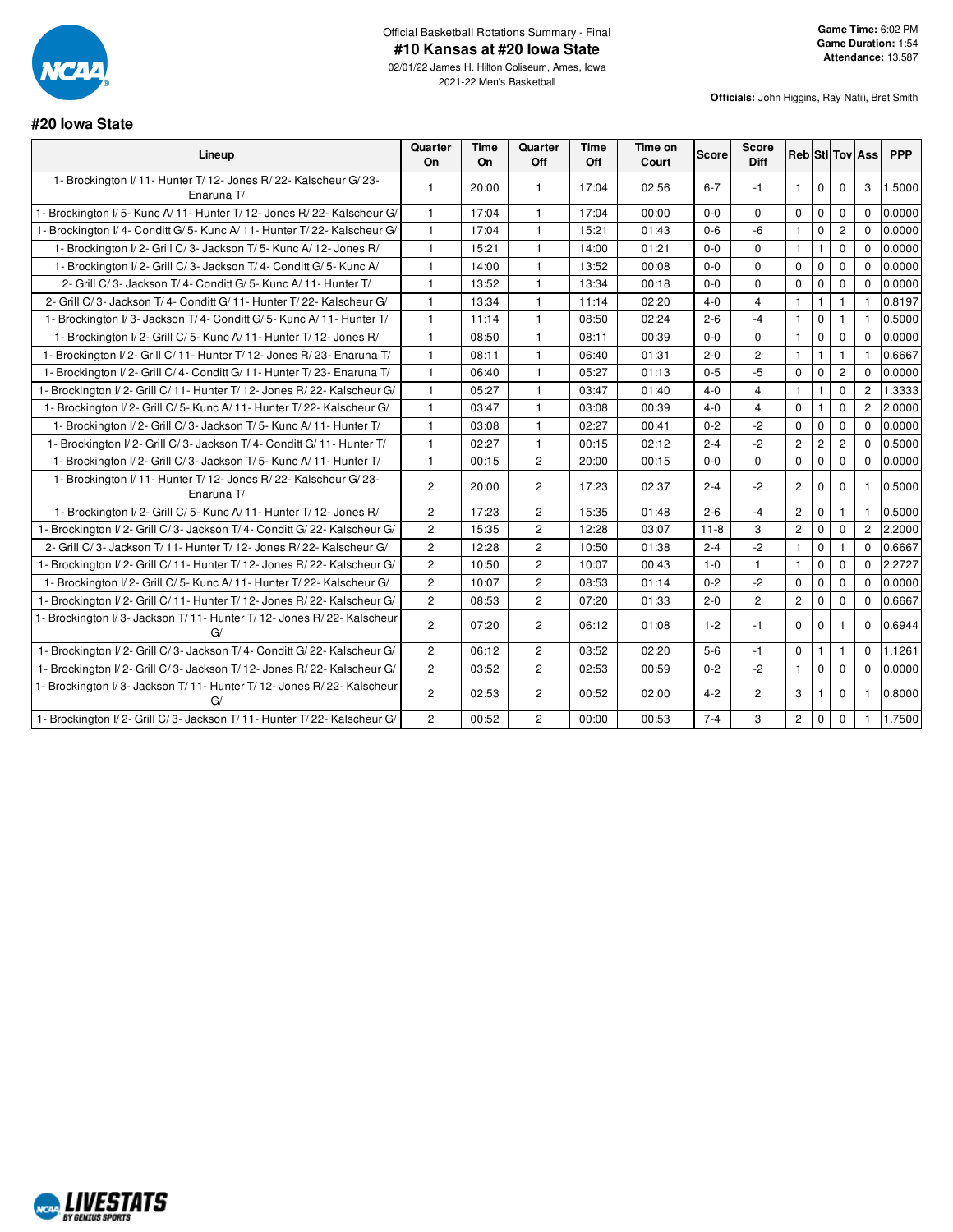![](_page_20_Picture_0.jpeg)

**#10 Kansas**

2021-22 Men's Basketball

**Officials:** John Higgins, Ray Natili, Bret Smith

#### **Lineup Time Score Score Diff Pts/Min Reb Stl Tov Ass PPP** 1- Yesufu J/ 2- Braun C/ 3- Harris D/ 10- Wilson J/ 33- McCormack D/ 15:16 34-23 11 2.2271 16 3 4 10 1.2301 2- Braun C/ 3- Harris D/ 10- Wilson J/ 33- McCormack D/ 55- Coleman-Lands J/ 06:09 | 13-10 3 | 2.1138 | 5 | 1 | 3 | 3 | 1.1818 2- Braun C/ 3- Harris D/ 10- Wilson J/ 44- Lightfoot M/ 55- Coleman-Lands J/ 03:52 0-2 0.2 0-2 0.0000 3 2 4 0 0 0- Pettiford B/ 2- Braun C/ 3- Harris D/ 10- Wilson J/ 33- McCormack D/ 02:53 6-2 4 2.0809 2 2 3 2 1.0000 2- Braun C/ 3- Harris D/ 24- Adams, Jr. K/ 33- McCormack D/ 55- Coleman-Lands J/ 01:53 | 5-2 | 3 | 2.6549 | 1 | 2 | 1 | 1 | 1.2887 1- Yesufu J/ 3- Harris D/ 10- Wilson J/ 44- Lightfoot M/ 55- Coleman-Lands J/ 01:38 4-2 2 2.4490 1 1 0 1 1.6393 1- Yesufu J/ 2- Braun C/ 10- Wilson J/ 33- McCormack D/ 55- Coleman-Lands J/ 01:36 4-6 -2 2.5000 1 0 0 1 1.6393 1- Yesufu J/ 2- Braun C/ 3- Harris D/ 10- Wilson J/ 44- Lightfoot M/ 01:14 2-0 2 1.6216 2 0 1 1 1.0000 1- Yesufu J/ 2- Braun C/ 3- Harris D/ 24- Adams, Jr. K/ 33- McCormack D/  $\vert$  01:13 0-3  $\vert$  0-3  $\vert$  3 0.0000  $\vert$  2 1 1 1 0 0.0000 0- Pettiford B/3- Harris D/ 10- Wilson J/ 33- McCormack D/ 55- Coleman-Lands J/ 00:55 0-0 0 0.0000 2 0.0000 2 0 2 0 0.0000 1- Yesufu J/ 2- Braun C/ 3- Harris D/ 44- Lightfoot M/ 55- Coleman-Lands J/ 00:43 0-1 -1 0.0000 0 0 0 0 0 0 0 0 2- Braun C/ 3- Harris D/ 10- Wilson J/ 24- Adams, Jr. K/ 33- McCormack D/ 00:39 0-1 -1 0.0000 0 0 0 1 0 0 1 0 0.0000 0- Pettiford B/ 2- Braun C/ 3- Harris D/ 10- Wilson J/ 44- Lightfoot M/ 00:39 0-4 -4 0.0000 0 0 1 0 0.0000 1- Yesufu J/ 2- Braun C/ 3- Harris D/ 10- Wilson J/ 24- Adams, Jr. K/ 00:37 2-5 -3 3.2432 1 0 0 0 1.5152 0- Pettiford B/ 2- Braun C/ 10- Wilson J/ 24- Adams, Jr. K/ 33- McCormack D/ 00:28 0-0 0000 0 0 0000 0 1 0 1 0 1 0 0.0000 1- Yesufu J/ 2- Braun C/ 3- Harris D/ 24- Adams, Jr. K/ 55- Coleman-Lands J/ 00:15 0-0 0 0.0000 0 0 0 0 0.0000

![](_page_20_Picture_5.jpeg)